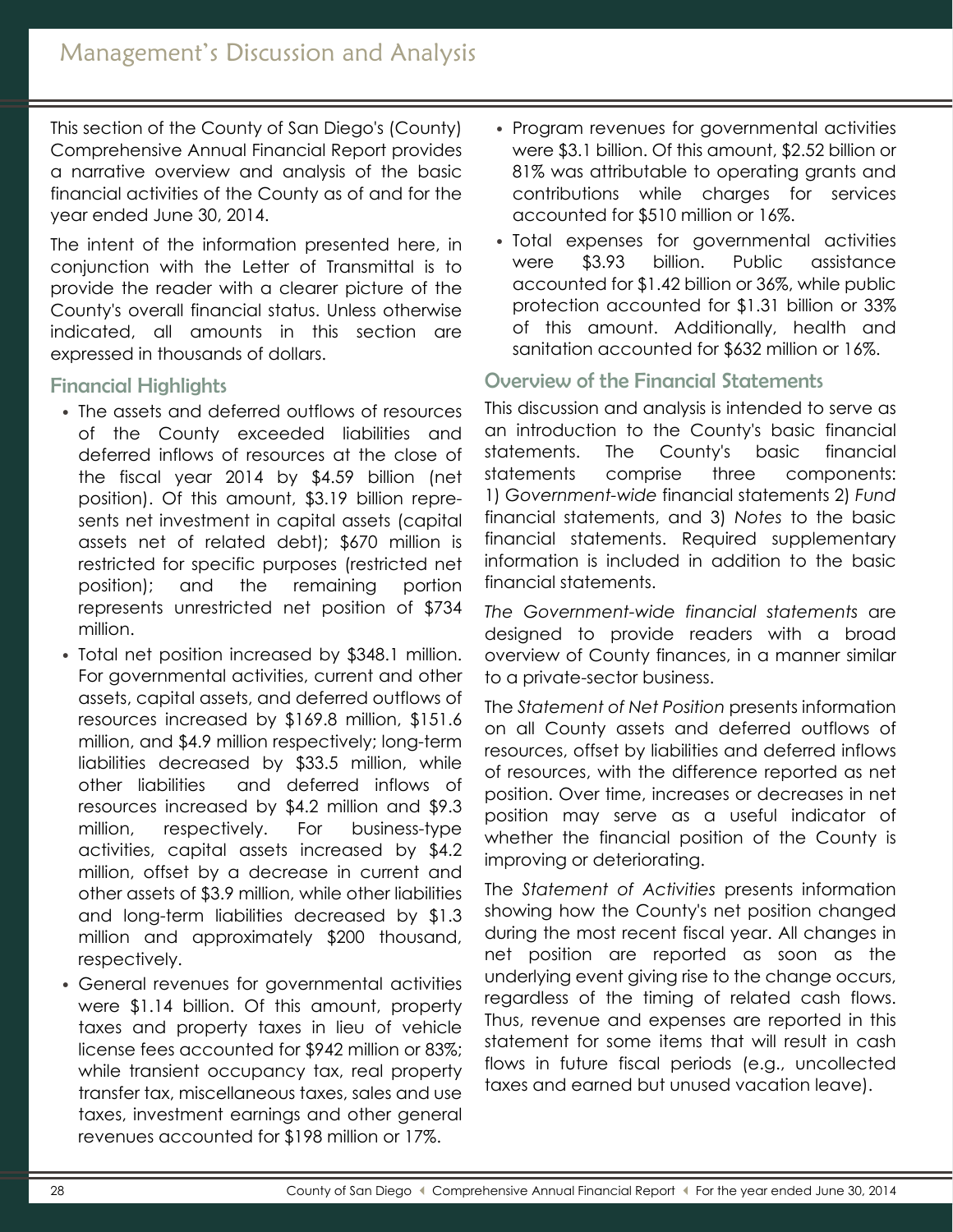

Both of the aforementioned government-wide financial statements distinguish functions of the County that are principally supported by taxes and intergovernmental revenues (governmental activities) from other functions that are intended to recover all or a significant portion of their costs through user fees and charges (business-type activities). The governmental activities of the County include general government, public protection, public ways and facilities, health and sanitation, public assistance, education, and recreation and cultural. The business-type activities of the County include airport operations, jail stores commissary operations and sanitation districts.

*Fund financial statements* are groupings of related accounts that are used to maintain control over resources that have been segregated for specific activities or objectives. The County, like other state and local governments, uses fund accounting to ensure and demonstrate compliance with financerelated legal requirements. All of the funds of the County can be divided into three categories: governmental funds, proprietary funds and fiduciary funds.

*Governmental funds* are used to account for essentially the same functions reported as governmental activities in the government-wide financial statements. However, unlike the government-wide financial statements, governmental funds financial statements focus on near-term inflows and outflows of spendable resources, as well as on balances of spendable

resources available at the end of the fiscal year. Such information may be useful in evaluating a county's near-term financing requirements.

Because the focus of governmental funds is narrower than that of the government-wide financial statements, it is useful to compare the information presented for governmental funds with similar information presented for governmental activities in the government-wide financial statements. By doing so, readers may better understand the long-term impact of the government's near-term financing decisions. Both the governmental funds balance sheet and the governmental funds statement of revenues, expenditures and changes in fund balances provide a reconciliation to facilitate this comparison between governmental funds and governmental activities.

The County maintains individual governmental funds. Information is presented separately in the governmental funds balance sheet and in the governmental funds statement of revenues, expenditures and changes in fund balances for the General Fund, Public Safety Special Revenue Fund and the Tobacco Endowment Special Revenue Fund, all of which are considered to be major funds. Data from the other governmental funds are combined into a single, aggregated presentation. Individual fund data for each of these nonmajor governmental funds is provided in the combining and individual fund information and other supplementary information section in this report.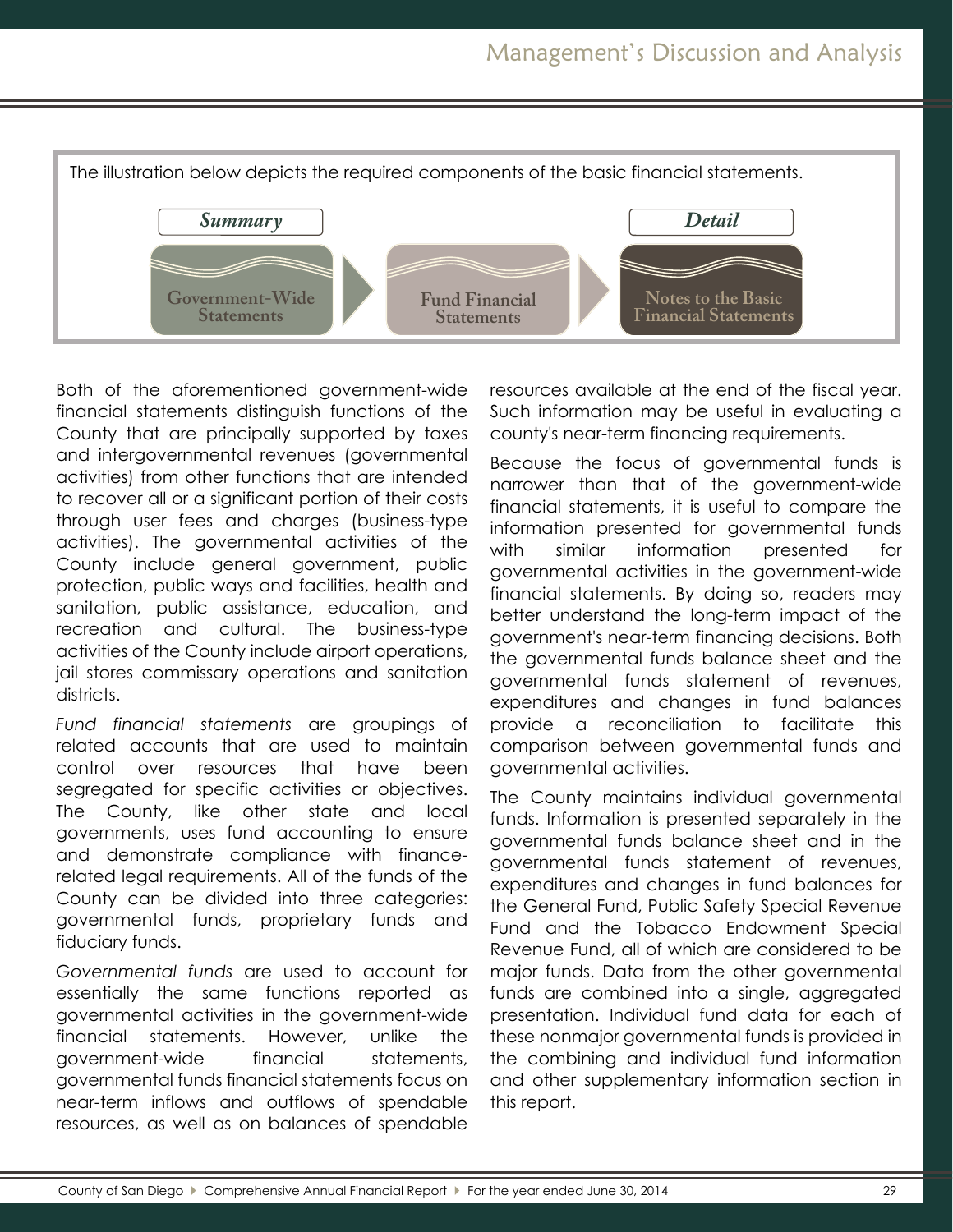*Proprietary funds* are generally used to account for services for which the County charges customers - either outside customers, or internal departments of the County. Proprietary funds provide the same type of information as the government-wide financial statements, only in more detail. The County maintains the following types of proprietary funds:

*Enterprise funds* are used to report the same functions presented as business-type activities in the government-wide financial statements. The County uses enterprise funds to account for airport operations, jail stores commissary operations, and sanitation services. These nonmajor enterprise funds are combined and aggregated. Individual fund data for each nonmajor enterprise fund is provided in the combining and individual fund information and other supplementary information section in this report.

*Internal service funds* are an accounting device used to accumulate and allocate costs internally among the County's various functions. Internal service funds are used to account for the financing of public works and communications equipment; the financing of materials and supplies (purchasing); for start up services for new and existing county service districts; for the County's public liability and employee benefits activities; the financing of fleet services; for facilities management activities; and for the financing of information technology services. Because all of these services predominantly benefit governmental rather than business-type functions, they have been included within governmental activities in the government-wide financial statements.

The County's *internal service funds* are combined into a single, aggregated presentation in the proprietary funds financial statements. Individual fund data for the internal service funds is provided in the form of combining statements in the combining and individual fund information and other supplementary information section in this report.

*Fiduciary funds* are used to account for resources held for the benefit of parties outside the government. Fiduciary funds are not reflected in the government-wide financial statements because the resources of these funds are not available to support the County's own programs. The accounting used for fiduciary funds is much like that used for proprietary funds.

*Notes to the basic financial statements* provide additional information that is essential to a full understanding of the data provided in the government-wide and fund financial statements.

*Required supplementary information (RSI)* is also presented. It provides budgetary comparisons for the General Fund, Public Safety Special Revenue Fund and the Tobacco Endowment Special Revenue Fund (all major funds) in separate Schedules of Revenues, Expenditures, and Changes in Fund Balance - Budget and Actual.

*Combining financial statements/schedules and supplementary information* section of this report presents combining and individual fund statements and schedules referred to earlier that provide information for nonmajor governmental funds, enterprise funds, internal service funds and fiduciary funds and are presented immediately following the required supplementary information section of this report.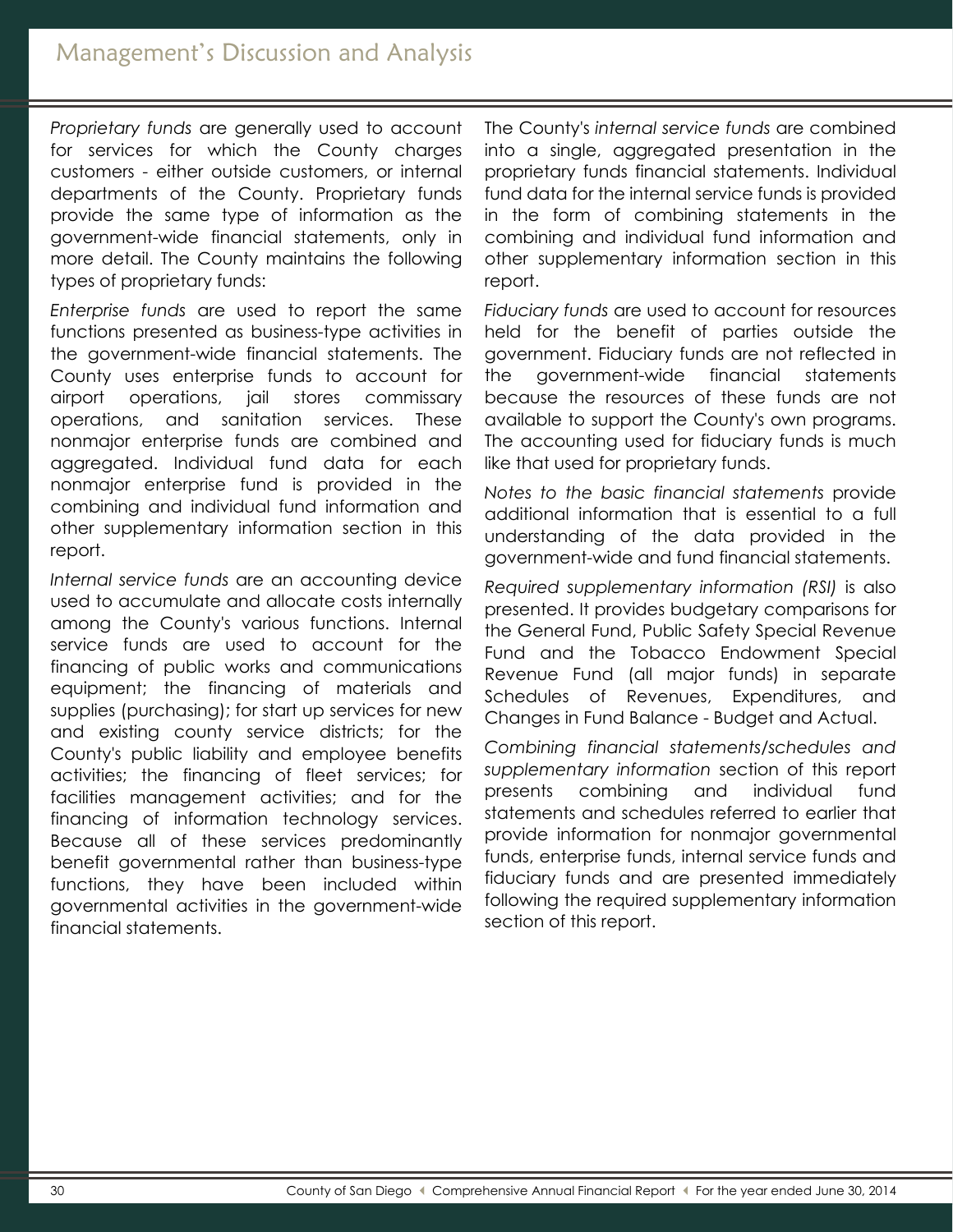## Government-wide Financial Analysis Table 1

| <b>Net Position</b>                      |    |                         |           |                                 |         |           |           |
|------------------------------------------|----|-------------------------|-----------|---------------------------------|---------|-----------|-----------|
| June 30, 2014 and 2013<br>(In Thousands) |    |                         |           |                                 |         |           |           |
|                                          |    | Governmental Activities |           | <b>Business-type Activities</b> |         | Total     |           |
|                                          |    | 2014                    | 2013      | 2014                            | 2013    | 2014      | 2013      |
| <b>ASSETS</b>                            |    |                         |           |                                 |         |           |           |
| Current and other assets                 | ß  | 3,451,265               | 3,281,461 | 80,628                          | 84,566  | 3,531,893 | 3,366,027 |
| Capital assets                           |    | 3,364,716               | 3,213,097 | 172,677                         | 168,476 | 3,537,393 | 3,381,573 |
| Total assets                             |    | 6,815,981               | 6,494,558 | 253,305                         | 253,042 | 7,069,286 | 6,747,600 |
| DEFERRED OUTFLOWS OF RESOURCES           |    |                         |           |                                 |         |           |           |
| Total deferred outflows of resources     |    | 4,883                   |           |                                 |         | 4,883     |           |
| <b>LIABILITIES</b>                       |    |                         |           |                                 |         |           |           |
| Long-term liabilities                    |    | 1,990,919               | 2,024,442 | 1,204                           | 1,470   | 1,992,123 | 2,025,912 |
| Other liabilities                        |    | 479,411                 | 475,185   | 1,643                           | 2,957   | 481,054   | 478,142   |
| <b>Total liabilities</b>                 |    | 2,470,330               | 2,499,627 | 2,847                           | 4,427   | 2,473,177 | 2,504,054 |
| DEFERRED INFLOWS OF RESOURCES            |    |                         |           |                                 |         |           |           |
| Total deferred inflows of resources      |    | 9,343                   |           |                                 |         | 9,343     |           |
| <b>NET POSITION</b>                      |    |                         |           |                                 |         |           |           |
| Net investment in capital assets         |    | 3,015,405               | 2,861,061 | 171,911                         | 167,430 | 3,187,316 | 3,028,491 |
| Restricted                               |    | 669,832                 | 619,855   |                                 |         | 669,832   | 619,855   |
| Unrestricted                             |    | 655,954                 | 514,015   | 78,547                          | 81,185  | 734,501   | 595,200   |
| Total net position                       | \$ | 4,341,191               | 3,994,931 | 250,458                         | 248,615 | 4,591,649 | 4,243,546 |

(Note that the 2013 columns have not been restated.)

# Analysis of Net Position

*Net position* may serve over time as a useful indicator of a government's financial position. In the case of the County, assets and deferred outflows of resources of the County exceeded liabilities and deferred inflows of resources by \$4.59 billion at the close of fiscal year 2014, an increase of \$348.1 million or 8.2% over fiscal year 2013. This included an increase of approximately \$189.3 million in the County's restricted and unrestricted net position (a 16% increase over fiscal year 2013) and an increase of \$158.8 million in net investment in capital assets (a 5% increase over fiscal year 2013).

The aforementioned increase of \$348.1 million in net position was composed of the following changes in total assets, deferred outflows of resources, liabilities and deferred inflows of resources:

• Total assets increased by \$321.6 million. This included an increase of \$165.8 million in current and other assets and a \$155.8 million increase in capital assets. The net increase of \$165.8 million in current and other assets was primarily attributable to an increase in cash and investments (including restricted and unrestricted cash and investments with fiscal agents) of \$228.8 million, a decrease of \$39.7 million in receivables, net (excluding property taxes), a \$9.2 million decrease in property taxes receivables, net, a decrease in deferred charges of \$11.6 million and a \$2.5 million decrease in other assets. The \$228.8 million net increase in cash is principally due to a \$39.7 million decrease in receivables, net (excluding property taxes), a \$9.2 million decrease in property taxes receivables, net, a \$1.6 million decrease in lease receivable, a \$13.1 million decrease in accounts payable, an \$8 million increase in accrued payroll, an \$8.7 million increase in unearned revenue, all of which have the net effect of increasing cash; coupled with increases to cash mainly attributable to \$86 million in state aid for corrections from the State principally to reimburse the County for construction costs incurred for the Las Colinas Detention and Reentry Facility, \$58.4 million in the sale of capital assets, principally consisting of the \$57.2 million proceeds from the sale of the County Operations Center Annex, \$43.6 million one-time payment from the Successor Agency of the City of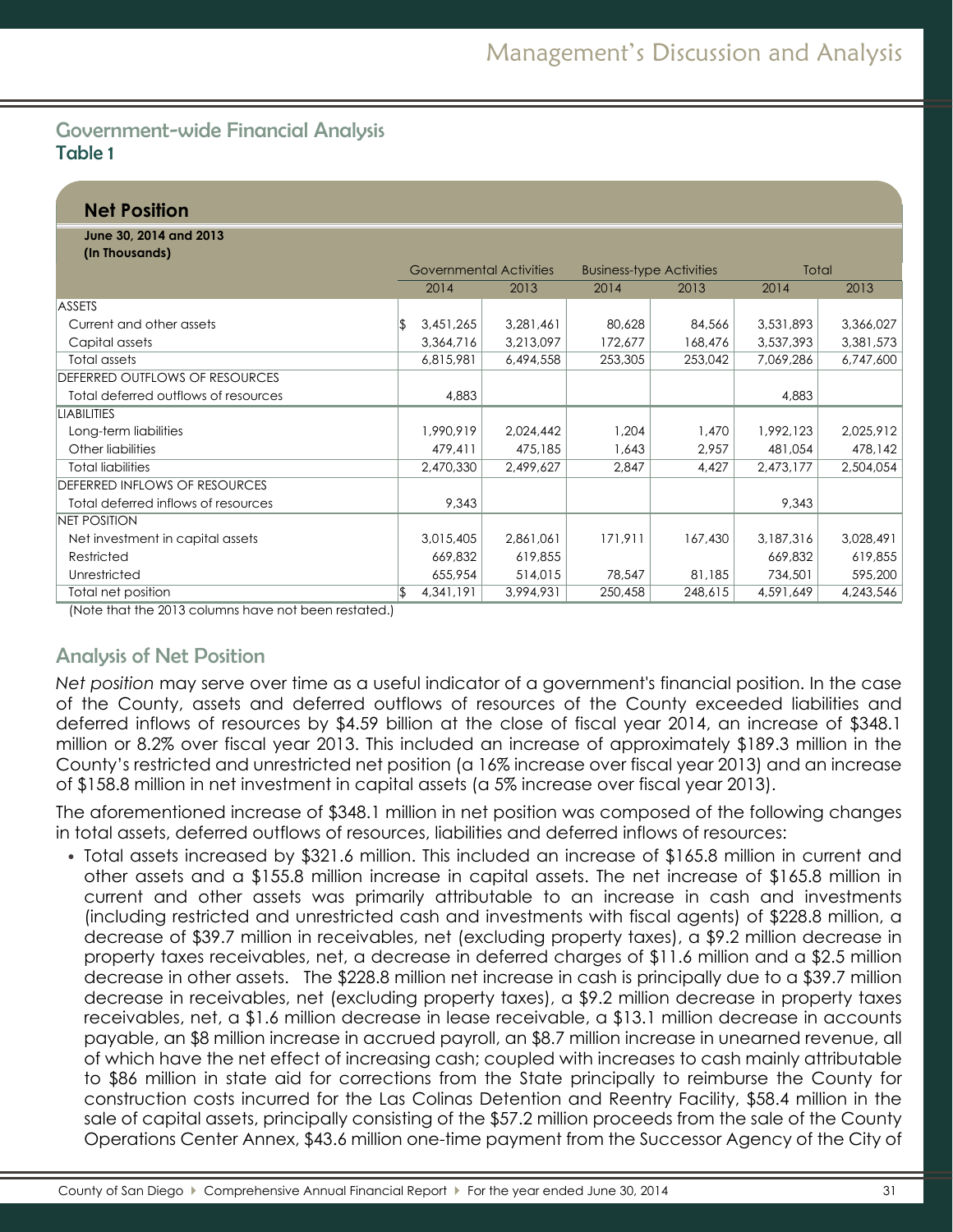San Diego attributable to a due diligence review - all other funds obligation, offset by a \$13.3 million increase of various cash outlays. The \$39.7 million decrease in receivables, net is principally due to a decrease of \$45.6 million in amounts due from other governments, coupled with a \$1.3 million decrease in investment earnings receivable and a \$9 million decrease in other accounts receivable, offset by a \$16.2 million increase in loans receivable for affordable housing development loans. The \$9.2 million decrease in property taxes receivables, net was principally attributable to a decrease in delinquent secured taxes. The \$11.6 million decrease in deferred charges was the result of the fiscal year 2014 implementation of Governmental Accounting Standards Board Statement No. 65, *"Items Previously Reported as Assets and Liabilities"* which requires that such costs be expensed in the period incurred. The \$155.8 million increase in capital assets was due in part to \$98.5 million towards construction of the Las Colinas Detention and Reentry Facility in Santee; \$28.9 million towards the construction of the County Administration Center Waterfront Park Development Project, \$25.8 million for the acquisition of equipment, and \$2.6 million in various other capital asset increases.

- Deferred outflows of resources (unamortized loss on refunding of long-term debt) increased by \$4.9 million attributable to the fiscal year 2014 implementation of Governmental Accounting Standards Board Statement No. 65, *"Items Previously Reported as Assets and Liabilities".* This item was previously required to be reported as a portion of long-term liabilities.
- Total liabilities decreased by \$30.9 million. This included a decrease in long-term liabilities of \$33.8 million offset by an increase in other liabilities of \$2.9 million. The decrease of \$33.8 million in longterm liabilities was mainly due to a \$54.8 million decrease in long-term debt (see Long-Term Liabilities discussion), offset by a net \$21 million increase in other long-term liabilities (including a \$28.1 million increase in claims and judgments, offset by a \$4.5 million decrease in pollution remediation liabilities, and a \$2.6 million decrease in other long-term liabilities). The increase in other liabilities of \$2.9 million was primarily due to a \$13.1 million decrease in accounts payable (\$10.2 million decrease in vendors payable, coupled with a \$2.9 million decrease in due to other government agencies and other payables), and a \$700 thousand decrease in accrued interest, offset by an \$8.7 million increase in unearned revenue coupled with an \$8 million increase in accrued payroll.
- Deferred inflows of resources increased by \$9.3 million attributable to the fiscal year 2014 implementation of Governmental Accounting Standards Board Statement No. 65, *"Items Previously Reported as Assets and Liabilities".* These deferred inflows of resources include \$9.1 million in property taxes received in advance (previously required to be reported as unearned revenue), and \$200 thousand in other deferred inflows of resources.

The largest portion of the County's net position (69%) reflects its investment of \$3.19 billion in capital assets, net of related debt (which includes: land, easements, buildings and improvements, equipment, software and infrastructure; less any related outstanding debt used to acquire those assets). The County uses these capital assets to provide services to citizens; consequently, these assets are not available for future spending. Although the County's investment in capital assets is reported net of related debt, it should be noted that the resources needed to repay this debt must be provided from other sources, since the capital assets themselves cannot be liquidated for these liabilities.

An additional portion of the County's net position (restricted net position), equaled \$670 million and represents resources that are subject to external restrictions on how they may be used. External restrictions include those imposed by grantors, contributors, laws and/or regulations of other governments. The remaining portion of the County's net position includes \$734 million in unrestricted net position.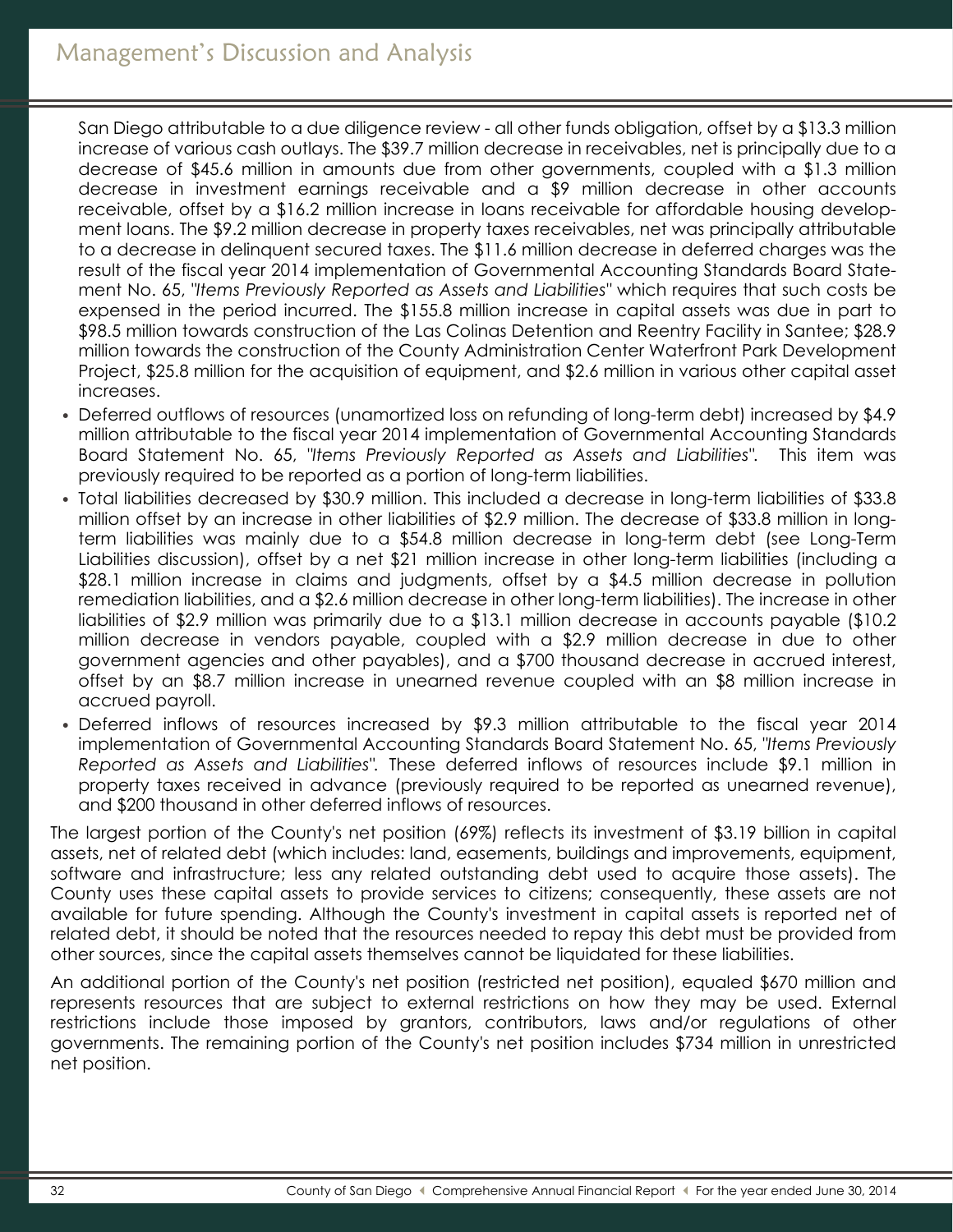# Table 2

## **Changes in Net Position**

| For the years ended June 30, 2014 and 2013<br>(In Thousands) |               |                                |           |                                 |          |           |           |
|--------------------------------------------------------------|---------------|--------------------------------|-----------|---------------------------------|----------|-----------|-----------|
|                                                              |               | <b>Governmental Activities</b> |           | <b>Business-type Activities</b> |          | Total     |           |
|                                                              |               | 2014                           | 2013      | 2014                            | 2013     | 2014      | 2013      |
| Revenues:                                                    |               |                                |           |                                 |          |           |           |
| Program Revenues                                             |               |                                |           |                                 |          |           |           |
| Charges for services                                         | $\sqrt{2}$    | 510,452                        | 496,775   | 43,343                          | 36,202   | 553,795   | 532,977   |
| Operating grants and contributions                           |               | 2,519,619                      | 2,467,966 | 3,793                           | 4,933    | 2,523,412 | 2,472,899 |
| Capital grants and contributions                             |               | 114,310                        | 32,728    |                                 |          | 114,310   | 32,728    |
| General Revenues                                             |               |                                |           |                                 |          |           |           |
| Property taxes                                               |               | 627,709                        | 587,145   |                                 |          | 627,709   | 587,145   |
| Other taxes                                                  |               |                                | 20,912    |                                 |          |           | 20,912    |
| Transient occupancy tax                                      |               | 3,404                          |           |                                 |          | 3,404     |           |
| Real property transfer tax                                   |               | 20,074                         |           |                                 |          | 20,074    |           |
| Miscellaneous taxes                                          |               | 14                             |           |                                 |          | 14        |           |
| Property taxes in lieu of vehicle license fees               |               | 313,844                        | 303,646   |                                 |          | 313,844   | 303,646   |
| Sales and use taxes                                          |               | 24,871                         | 24,809    |                                 |          | 24,871    | 24,809    |
| Investment earnings                                          |               | 16,635                         | 3,504     | 502                             | 46       | 17,137    | 3,550     |
| Other                                                        |               | 132,612                        | 90,789    | 2,565                           | 123      | 135,177   | 90,912    |
| <b>Total revenues</b>                                        |               | 4,283,544                      | 4,028,274 | 50,203                          | 41,304   | 4,333,747 | 4,069,578 |
| Expenses:                                                    |               |                                |           |                                 |          |           |           |
| Governmental Activities:                                     |               |                                |           |                                 |          |           |           |
| General government                                           |               | 249,066                        | 240,409   |                                 |          | 249,066   | 240,409   |
| Public protection                                            |               | 1,312,074                      | 1,236,708 |                                 |          | 1,312,074 | 1,236,708 |
| Public ways and facilities                                   |               | 148,209                        | 135,432   |                                 |          | 148,209   | 135,432   |
| Health and sanitation                                        |               | 631,543                        | 851,246   |                                 |          | 631,543   | 851,246   |
| Public assistance                                            |               | 1,418,703                      | 1,183,923 |                                 |          | 1,418,703 | 1,183,923 |
| Education                                                    |               | 35,647                         | 34,104    |                                 |          | 35,647    | 34,104    |
| Recreation and cultural                                      |               | 38,903                         | 34,204    |                                 |          | 38,903    | 34,204    |
| Interest                                                     |               | 92,709                         | 95,801    |                                 |          | 92,709    | 95,801    |
| <b>Business-type Activities:</b>                             |               |                                |           |                                 |          |           |           |
| Airport                                                      |               |                                |           | 14,118                          | 14,107   | 14,118    | 14,107    |
| Jail stores commissary                                       |               |                                |           | 4,816                           |          | 4,816     |           |
| Sanitation district                                          |               |                                |           | 28,291                          | 22,936   | 28,291    | 22,936    |
| Wastewater management                                        |               |                                |           |                                 | 5,754    |           | 5,754     |
| <b>Total expenses</b>                                        |               | 3,926,854                      | 3,811,827 | 47,225                          | 42,797   | 3,974,079 | 3,854,624 |
| Changes in net position before transfers                     |               | 356,690                        | 216,447   | 2,978                           | (1, 493) | 359,668   | 214,954   |
| Transfers                                                    |               | 7,086                          | 114       | (7,086)                         | (114)    |           |           |
| Change in net position                                       |               | 363,776                        | 216,561   | (4,108)                         | (1,607)  | 359,668   | 214,954   |
| Net position at beginning of year (restated)                 |               | 3,977,415                      | 3,778,370 | 254,566                         | 250,222  | 4,231,981 | 4,028,592 |
| Net position at end of year                                  | $\frac{1}{2}$ | 4,341,191                      | 3,994,931 | 250,458                         | 248,615  | 4,591,649 | 4,243,546 |

(Note that the 2013 columns have not been restated.)

## Analysis of Changes in Net Position

At June 30, 2014, changes in net position before transfers equaled \$359.7 million, a \$144.7 million or 67% increase from the previous year. Principal revenue sources contributing to the change in net position were operating grants and contributions of \$2.52 billion and taxes of \$942 million (including: property taxes and property taxes in lieu of vehicle license fees.) These revenue categories accounted for 80% of total revenues. Principal expenses were in the following areas: public assistance, \$1.42 billion; public protection, \$1.31 billion; and health and sanitation, \$632 million. These expense categories accounted for 85% of total expenses.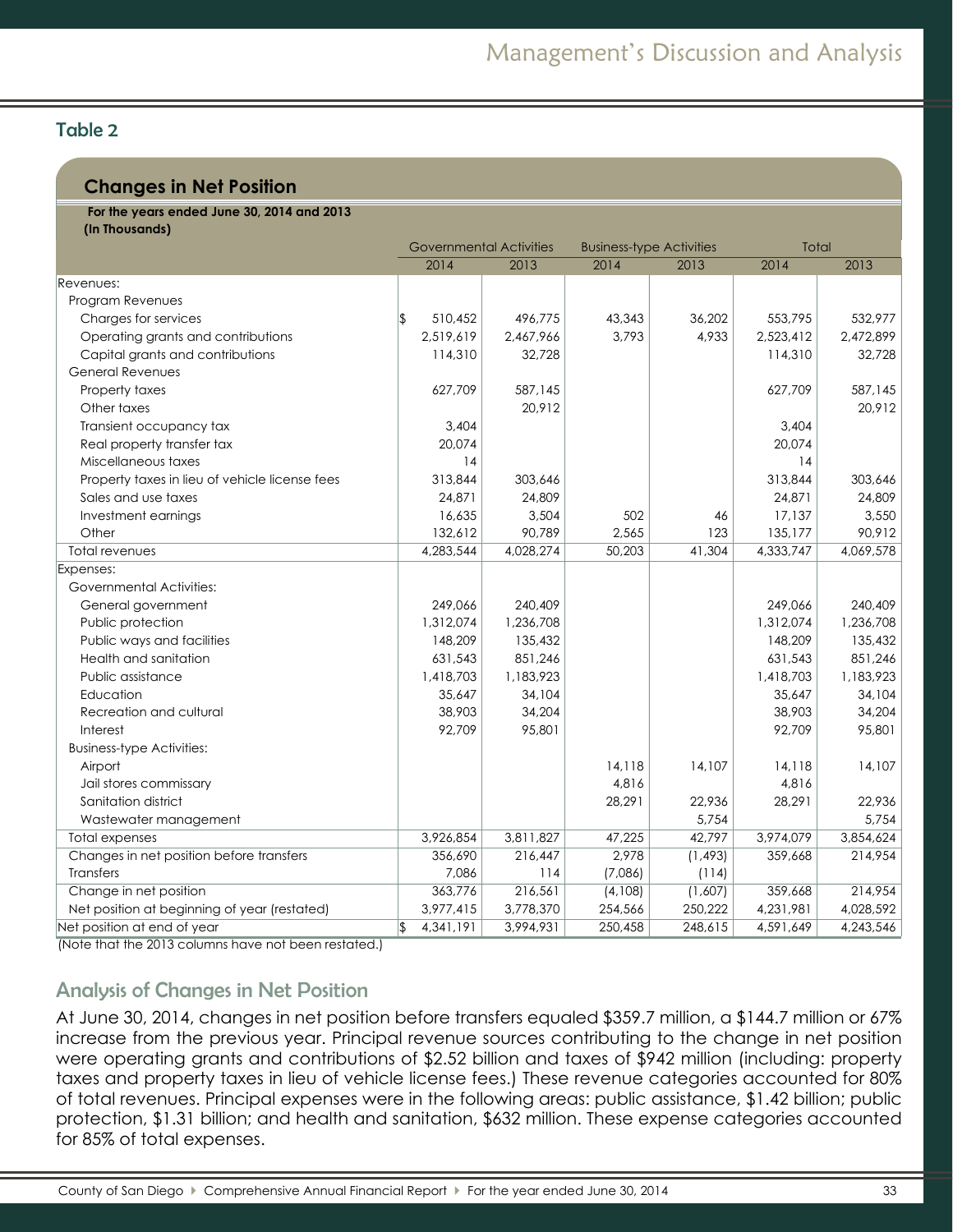# Management's Discussion and Analysis



## Governmental activities

At the end of fiscal year 2014, total revenues for the governmental activities were \$4.28 billion, while total expenses were \$3.93 billion. Governmental activities increased the County's net position by \$363.8 million, while the businesstype activities' change in net position equaled  $$$ (4.1 million).

### Expenses:

Total expenses for governmental activities were \$3.93 billion, an increase of \$115 million or 3% (\$118 million increase in functional expenses and \$3 million decrease in interest expense). Public protection (34%), and public assistance (37%) were the largest functional expenses, followed by health and sanitation (16%).

The \$118 million net increase in functional expenses consisted of the following:

• \$114 million increase in overall salaries and benefit costs principally due to approximately \$58 million in overall increases in salaries and wages, of which approximately \$49 million is

attributed to one-time and ongoing negotiated labor agreements and position changes and \$9 million in increased overtime incurred in various departments; while retirement costs increased \$40 million, coupled with a \$10 million increase in flexible benefits and \$6 million increase in workers compensation;

• \$12 million net decrease in contracted services including: a \$59 million decrease in the Low Income Health Program (LIHP) due to the conclusion of the program in December 2013, offset by increases in various other contracted services, including: \$9 million attributable to caseload and wage increases for the In-Home Supportive Services providers, \$6 million in Support and Care of Persons contracts, \$5 million due to California Healthcare Eligibility, Enrollment and Retention System (CalHEERS) costs to provide access to health care coverage under the federal Affordable Care Act (ACA), \$5 million in Cedar-Kettner 2012 Development Project contract costs, \$4 million in Flood Control contracted road services, \$4 million due to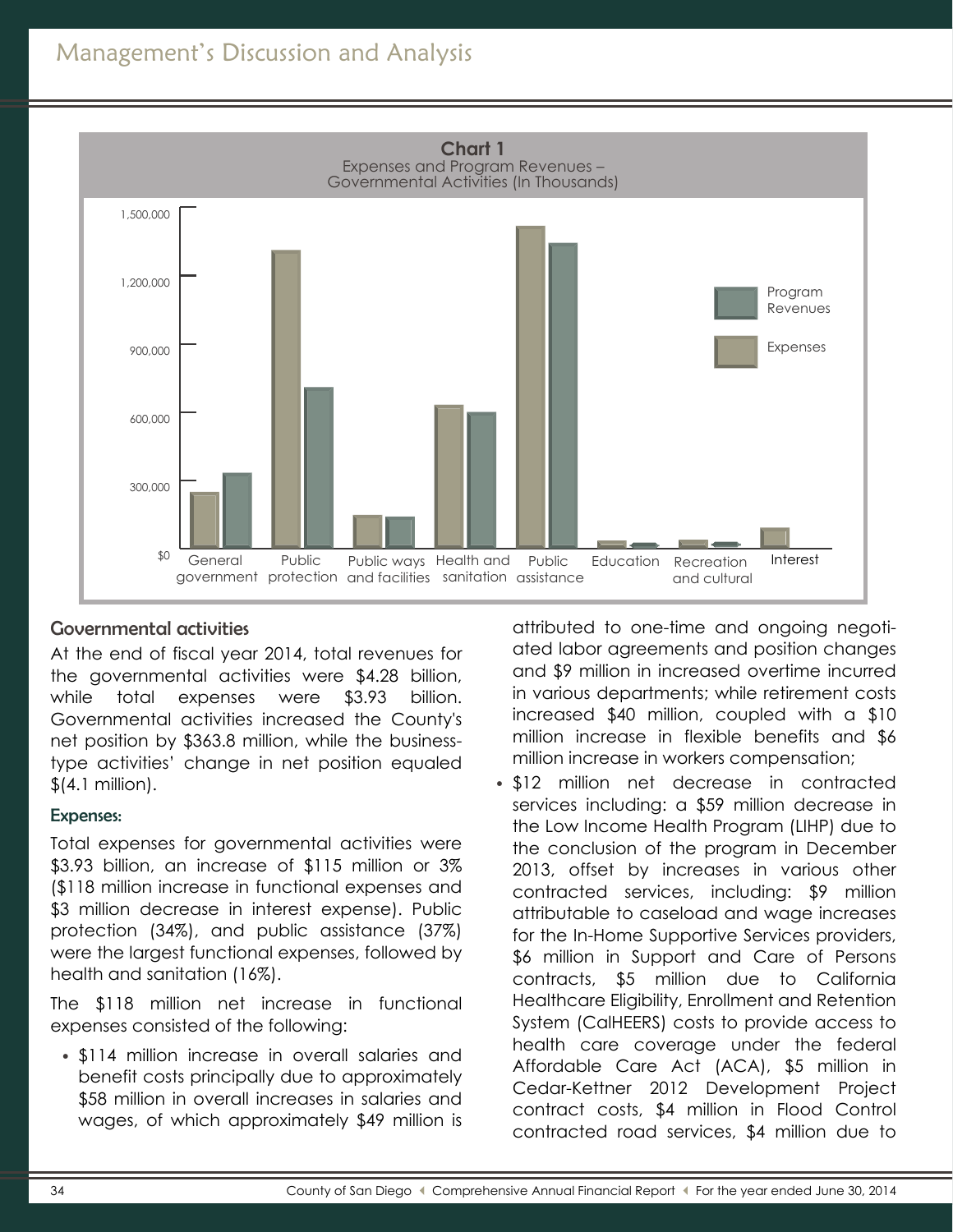# Management's Discussion and Analysis

increased contract spending in the Supplemental Nutrition Assistance Program Education (SNAP-Ed) project, Community Transformation Grant, San Diego Beacon and Black Infant Health programs, \$3 million in AFDC - unemployment parent contract costs, \$3 million in polygraph services contract for high risk offenders and residential re-entry for other offenders, \$2 million in inactive waste site management contracts, \$2 million in Planning and Development Services advance planning contracts, \$2 million Probation adult field services contract costs, \$1 million in Sheriff law enforcement support contracts, and, \$1 million in temporary contract help contracts;

- \$7 million increase in depreciation and amortization;
- \$4 million increase in equipment rentals;
- \$2 million increase in utility costs;
- \$1 million increase in maintenance costs;
- \$1 million increase in medicines, drugs and pharmaceuticals; and,
- \$1 million increase in printing and postage costs.



#### Revenues:

Total revenues for governmental activities were \$4.28 billion, an increase of 6.3% or \$255 million from the previous year. This increase consisted of an increase in program revenue of \$147 million and an increase in general revenues of \$108 million as follows:

The \$147 million increase in program revenue was chiefly due to increases of \$182.6 million and decreases of \$35.6 million noted below:

Increases in program revenues of \$182.6 million were principally composed of the following:

• \$86 million in state aid for corrections from the State principally to reimburse the County for construction costs incurred for the Las Colinas Detention and Reentry Facility;

- \$43.6 million one-time payment from the Successor Agency of the City of San Diego attributable to a due diligence review - all other funds obligation;
- \$20 million in Assembly Bill (AB)109 public safety realignment revenues;
- \$17 million in CalWORKs assistance revenues due to AB 85 Redirection of 1991 State Health Realignment;
- \$15 million in Proposition 172 revenues; and,
- \$1 million in emergency medical services penalty assessment revenues.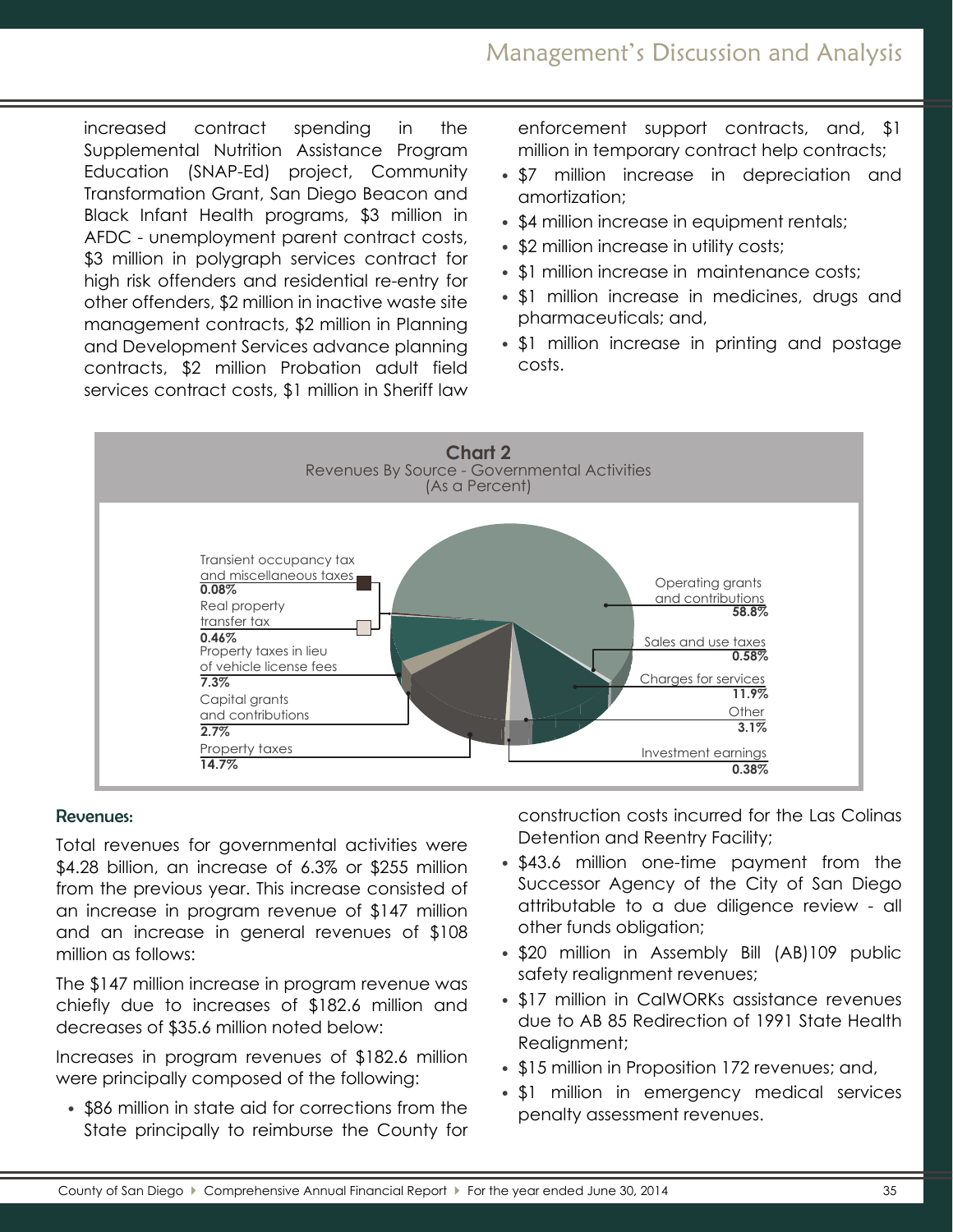Decreases in program revenue of \$35.6 million were principally attributable to:

- \$22 million in behavioral and mental health State revenues primarily due to lower eligible expenses and one-time prior year audit and accrual adjustments;
- \$3 million in behavioral and mental health federal revenues primarily due to one-time prior year audit and accrual adjustments offset (mitigated) by higher eligible expenses;
- \$2.6 million in federal aid mental health Medi-Cal care;
- \$2 million in federal American Recovery and Reinvestment Act;
- \$2 million in the State revenue allocation of the county's share of the statewide juvenile population and juvenile felony dispositions;
- \$2 million in federal HUD Section 8 choice vouchers revenue; and,
- \$2 million in public health emergency preparedness revenues.

General revenues increased overall by approximately \$108 million. This increase was the result of increases of approximately \$112 million and decreases of \$4 million noted below.

Increases in general revenues of approximately \$112 million were mainly due to the following:

- \$44 million gain on sale of disposal of capital assets;
- \$23 million in current secured property taxes attributable to the countywide growth in assessed valuation;
- \$13 million in investment earnings principally attributed to earnings on the Tobacco Securitization Joint Special Revenue Fund investments;
- \$11 million in current secured unitary qualified electric attributable to the Sunrise Power Link which became operational in fiscal year 2014;
- \$10.2 million in property taxes in lieu of vehicle

license fees;

- \$4.3 million in supplemental property tax collections, attributable to the sale, construction, or ownership transfers of property;
- \$2 million in real property transfer taxes;
- \$1.5 million in third party recovery revenues;
- \$1 million in transient occupancy taxes;
- \$1 million in flexible benefit plan forfeitures; and,
- \$1 million in Section 8 fraud recovery.

Decreases in general revenues of \$4 million were primarily due to the following:

- \$3 million in delinquent Teeter property taxes; and,
- \$1 million in unsecured property taxes.

The County's governmental activities rely on several sources of revenue to finance ongoing operations. As shown in **Chart 2**, operating grants and contributions of \$2.52 billion accounted for 58.8%, the largest share of this revenue. These monies are received from parties outside the County and are generally restricted to one or more specific programs. Examples of operating grants and contributions include State and federal revenue for public assistance programs and health and sanitation programs.

Property taxes and property taxes in lieu of vehicle license fees are not shown by program, but are effectively used to support program activities county-wide. Combined, these general revenues equaled \$942 million and accounted for 22% of governmental activities. Additionally, charges for services were \$510 million and accounted for 11.9% of revenues applicable to governmental activities.

Other factors concerning the finances of the County's major governmental funds are discussed in the governmental funds section of the "Financial Analysis of County Funds."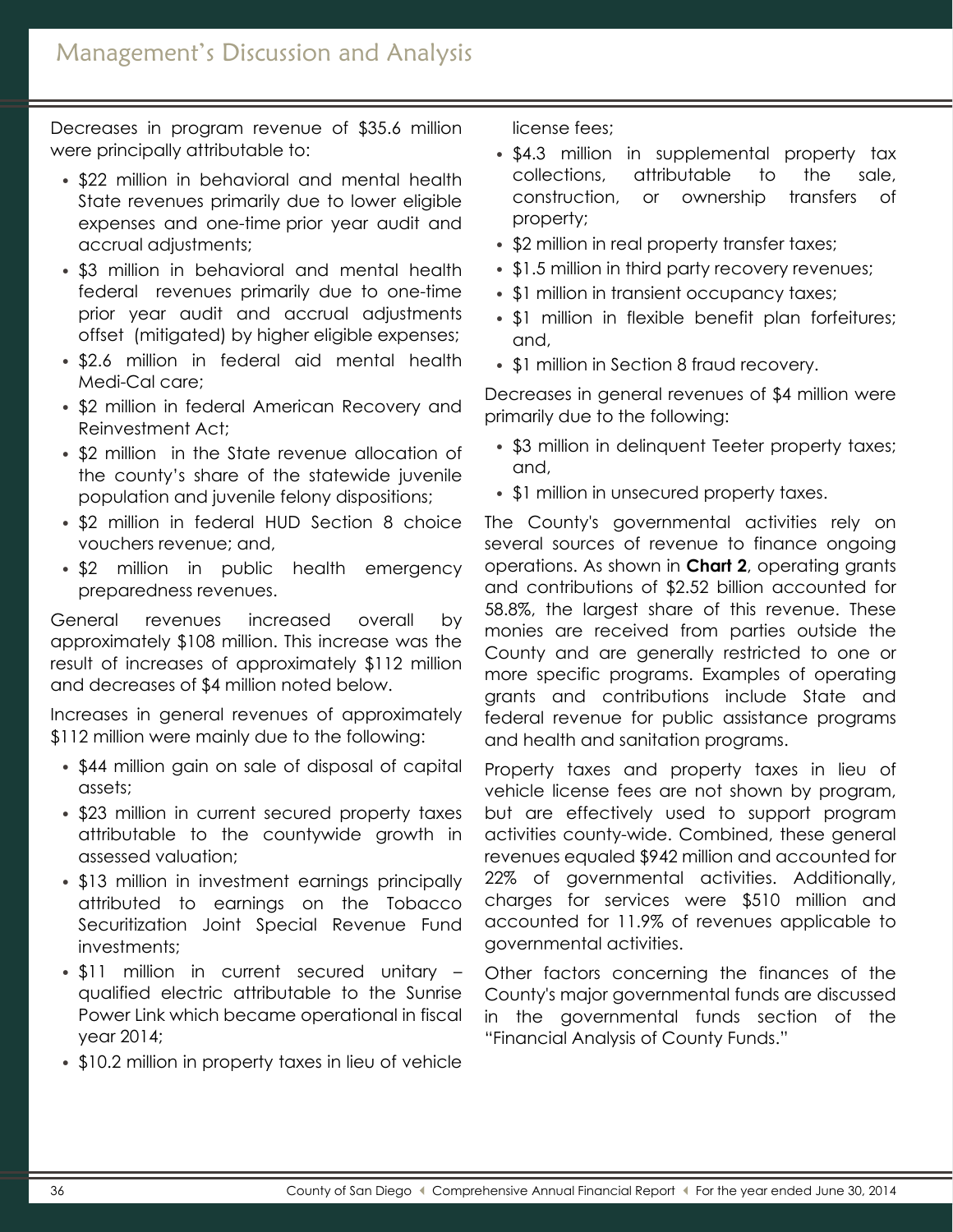

## Business-type Activities

Business-type activities, which are exclusively comprised of enterprise funds, are intended to recover all or a significant portion of their costs through user fees and charges. As shown in **Chart 3**, charges for services represent \$43.3 million or 86.3% of total revenues, while operating grants and contributions (\$3.8 million) represent 7.6% of total revenues and other revenues (\$2.6 million) represent 5.1% of total revenues.

Net position of business-type activities increased by \$1.8 million (.7%). This net increase primarily included the following:

- \$5.9 million increase as a result of the reclassification of the Jail Stores Commissary Fund to the Enterprise Funds from the Internal Service Funds;
- \$5.6 million of charges for services earned in the Jail Stores Commissary Fund during fiscal year 2014;
- \$4.7 million decrease in internal balances primarily as a result of a \$4.6 million increase in operating transfers out mainly due to a transfer from the Jail Stores Commissary Fund to the Inmate Welfare Special Revenue Fund;
- \$2.3 million of contracted services incurred in the Jail Stores Commissary Fund during fiscal year 2014;
- \$2.3 million of cost of materials incurred in the Jail Stores Commissary Fund during fiscal year 2014;
- \$1.5 million increase in charges for services for the Airport Fund;
- \$1.1 million decrease in Airport Fund operating grants;
- \$550 thousand increase in Sanitation District Fund repairs and maintenance;
- \$300 thousand increase in salaries and benefits (\$223 thousand for the Airport Fund and \$77 thousand for the Sanitation District Fund); and,
- \$50 thousand decrease in contracted services for the Airport Fund.

## Financial Analysis of County Funds

The County uses fund accounting to demonstrate and ensure compliance with finance-related legal requirements.

## Governmental Funds

The focus of the County's governmental funds is to provide information on near-term inflows, outflows, and balances of resources that are available for spending. Such information is useful in assessing the County's financing requirements. In particular, unassigned fund balance may serve as a useful measure of a government's net resources available for spending at the end of the fiscal year. Types of major governmental funds reported by the County include the General Fund, the Public Safety Special Revenue Fund and the Tobacco Endowment Special Revenue Fund. Nonmajor governmental funds include special revenue funds, debt service funds, and capital projects funds.

At June 30, 2014, the County's governmental funds had combined ending fund balances of \$2.59 billion, an increase of \$137 million in comparison to the prior fiscal year. Of the total June 30, 2014 amount, \$713.05 million constituted unassigned fund balance, which is available for spending at the County's discretion. \$217.6 million of fund balance is assigned, \$887.5 million is committed, \$756.1 million is restricted, and \$17.1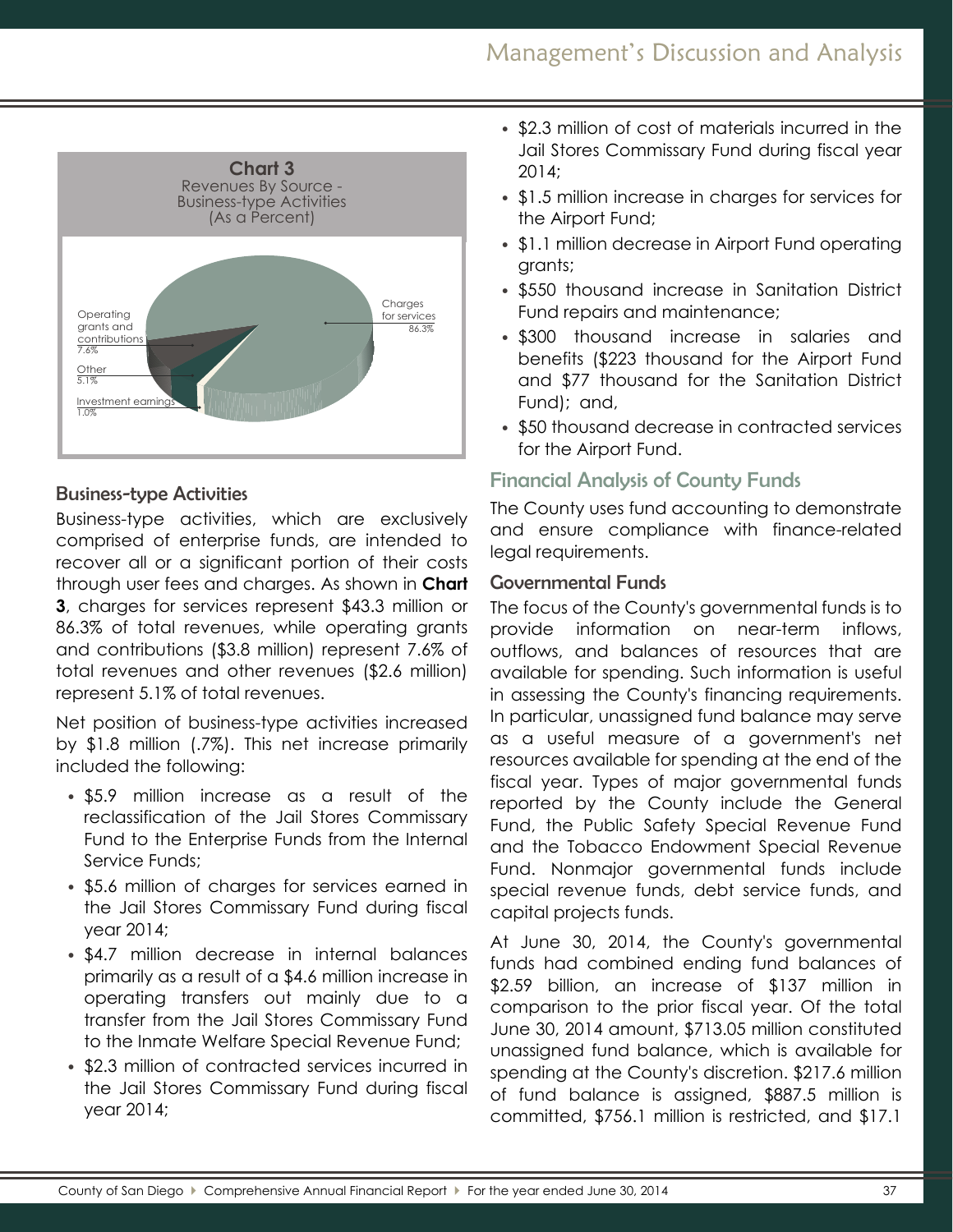million is nonspendable. (Please refer to Note 1 in the notes to the financial statements for more details regarding fund balance classifications.)

Governmental revenues overall totaled \$4.18 billion representing a 5.2% increase. Governmental expenditures totaled \$4.10 billion, a 5.1% increase from the fiscal year ended June 30, 2013.

# General Fund:

The General Fund is the chief operating fund of the County. At the end of fiscal year 2014, its unassigned fund balance was \$713 million, while total fund balance was \$1.73 billion, an increase of \$130.3 million from fiscal year 2013.

This \$130.3 million increase in fund balance was composed of \$270.9 million in increases and \$140.6 million in decreases as follows:

Increases to fund balance of \$270.9 million were composed of:

- \$58.2 million in the sale of capital assets, principally consisting of the \$57.2 million in proceeds from the sale of the County Operations Center Annex;
- \$56 million in administration revenues primarily due to implementation of the Affordable Care Act (ACA) and passage of Assembly Bill (AB) 12, the California Fostering Connections to Success Act;
- \$43.6 million one-time payment from the Successor Agency of the City of San Diego attributable to a due diligence review - all other funds obligation;
- \$20 million in AB 109 public safety realignment revenues;
- \$18 million net decrease in contracted services including: a \$59 million decrease in the Low Income Health Program (LIHP) due to the conclusion of the program in December 2013, offset by increases in various other contracted services, including: \$9 million attributable to caseload and wage increases for the In-Home Supportive Services providers, \$6 million in Support and Care of Persons contracts, \$5 million due to California

Healthcare Eligibility, Enrollment and Retention System (CalHEERS) costs to provide access to health care coverage under the federal Affordable Care Act (ACA), \$5 million in Cedar-Kettner 2012 Development Project contract costs, \$4 million due to increased contract spending in the Supplemental Nutrition Assistance Program Education (SNAP-Ed) project, Community Transformation Grant, San Diego Beacon and Black Infant Health programs, \$3 million in AFDC - unemployment parent contract costs, \$3 million in polygraph services contract for high risk offenders and residential re-entry for other offenders, \$2 million in Planning and Development Services advance planning contracts, \$2 million Probation adult field services contract costs, \$1 million in Sheriff law enforcement support contracts, and, \$1 million in temporary contract help contracts;

- \$17 million in CalWORKs assistance revenues due to Assembly Bill (AB) 85 Redirection of 1991 State Health Realignment;
- \$17 million in current secured property taxes attributable to the county-wide growth in assessed valuation;
- \$11 million in current secured unitary qualified electric attributable to the Sunrise Power Link which became operational in fiscal year 2014;
- \$10.2 million in property taxes in lieu of vehicle license fees;
- \$9.1 million increase in Proposition 172 1/2% sales tax revenue transferred in from the Public Safety Special Revenue Fund to be used for public safety activities;
- \$4.3 million in supplemental property tax collections, attributable to the sale, construction, or ownership transfers of property;
- \$2 million in real property transfer taxes;
- \$1.5 million in construction permits;
- \$1 million in transient occupancy taxes;
- \$1 million in hazardous material base fees; and,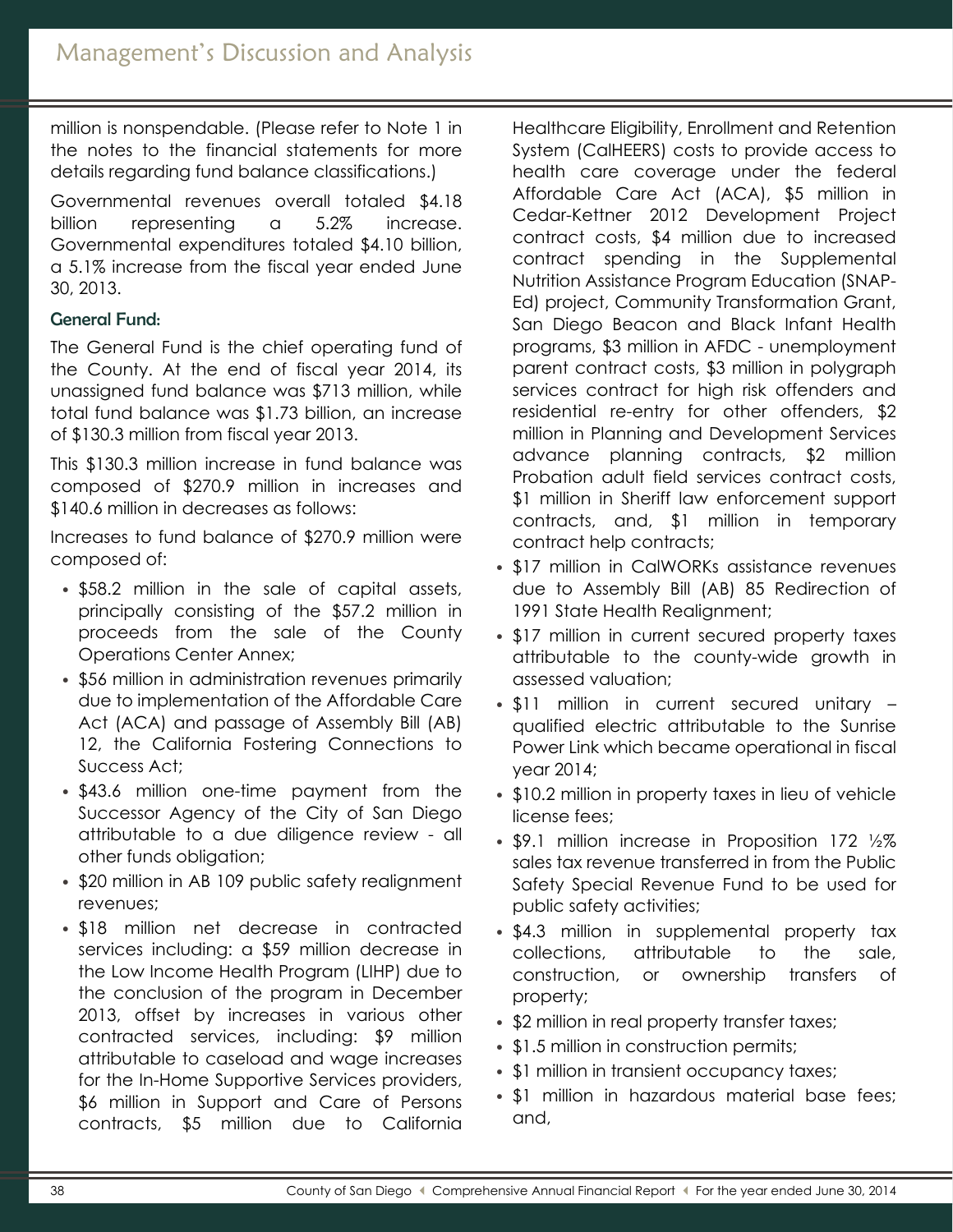• \$1 million in emergency medical services penalty assessment revenues.

Decreases to fund balance of \$140.6 million were composed of:

- \$120 million increase in salaries and benefit costs;
- \$5 million increase in equipment rental expenditures;
- \$3 million in Behavioral and Mental Health revenues primarily due to one-time prior year audit and accrual adjustments offset by higher eligible expenditures;
- \$3 million increase in repairs and maintenance expenditures;
- \$2.6 million in federal aid mental health Medi-Cal care;
- \$2 million in federal American Recovery and Reinvestment Act;
- \$2 million in the State revenue allocation of the county's share of the statewide juvenile population and juvenile felony dispositions;
- \$1 million increase in safety clothing and uniform allowance expenditures;
- \$1 million in medicines, drugs and pharmaceuticals; and,
- \$1 million in printing and postage costs.

# Public Safety Special Revenue Fund:

This fund was established to account for Proposition 172 half-cent sales taxes collected and apportioned to the County by the State Board of Equalization to fund public safety activities. Per Government Code Section 30052, a "maintenance of effort" (pre-Proposition (Prop) 172 public safety funding level) must be maintained by the County to comply with the statute's spending requirements. In accordance with the Code, funds are allocated to the Sheriff, District Attorney and Probation departments. Transfers-out of this fund subsidize the following types of public safety activities: juvenile detention services; facilities maintenance and support; capital projects, equipment and other one-time expenditures; on-going technology initiatives; and various region-wide services.

As of June 30, 2014, the total (restricted) fund balance in the Public Safety Special Revenue Fund was \$66.2 million, a \$10.8 million increase from the previous fiscal year. This increase was mainly due to a \$10.3 million increase in Prop 172 revenues due to improvements in the local economy in fiscal year 2014.

## Tobacco Endowment Special Revenue Fund:

This special revenue fund is used to account for the \$411 million the County received from the Tobacco Asset Securitization Corporation (Corporation) related to the sale of 25 years of tobacco settlement revenue in fiscal year 2002; and an additional \$123 million the County received from the Corporation resulting from the issuance of the San Diego County Tobacco Asset Securitization Corporation refunding bonds in fiscal year 2006. At the end of fiscal year 2014, fund balance was \$325 million, a decrease of \$22 million from fiscal year 2013, principally due to investment income of \$2.3 million offset by \$24.2 million in transfers out to the General Fund for the support of health related program expenditures.

## Other Governmental Funds:

Other governmental funds consist of nonmajor funds, which include special revenue funds, debt service funds, and capital projects funds. Individual fund data for each of these nonmajor governmental funds is provided in the combining and individual fund information and other supplementary information section in this report.

As of the end of fiscal year 2014, the fund balances of the other governmental funds totaled \$468 million, a net increase of \$18 million from the prior year. This \$18 million net increase consisted of \$45 million in increases, offset by decreases of \$27 million as follows:

\$45 million increase to Other Governmental Funds' fund balance:

• \$17 million increase in the Road Special Revenue Fund's fund balance as a result of the receipt of \$20 million in the highway user tax revenue; offset by a \$1 million decrease in Federal aid for construction, a \$1 million decrease in Federal Housing and Urban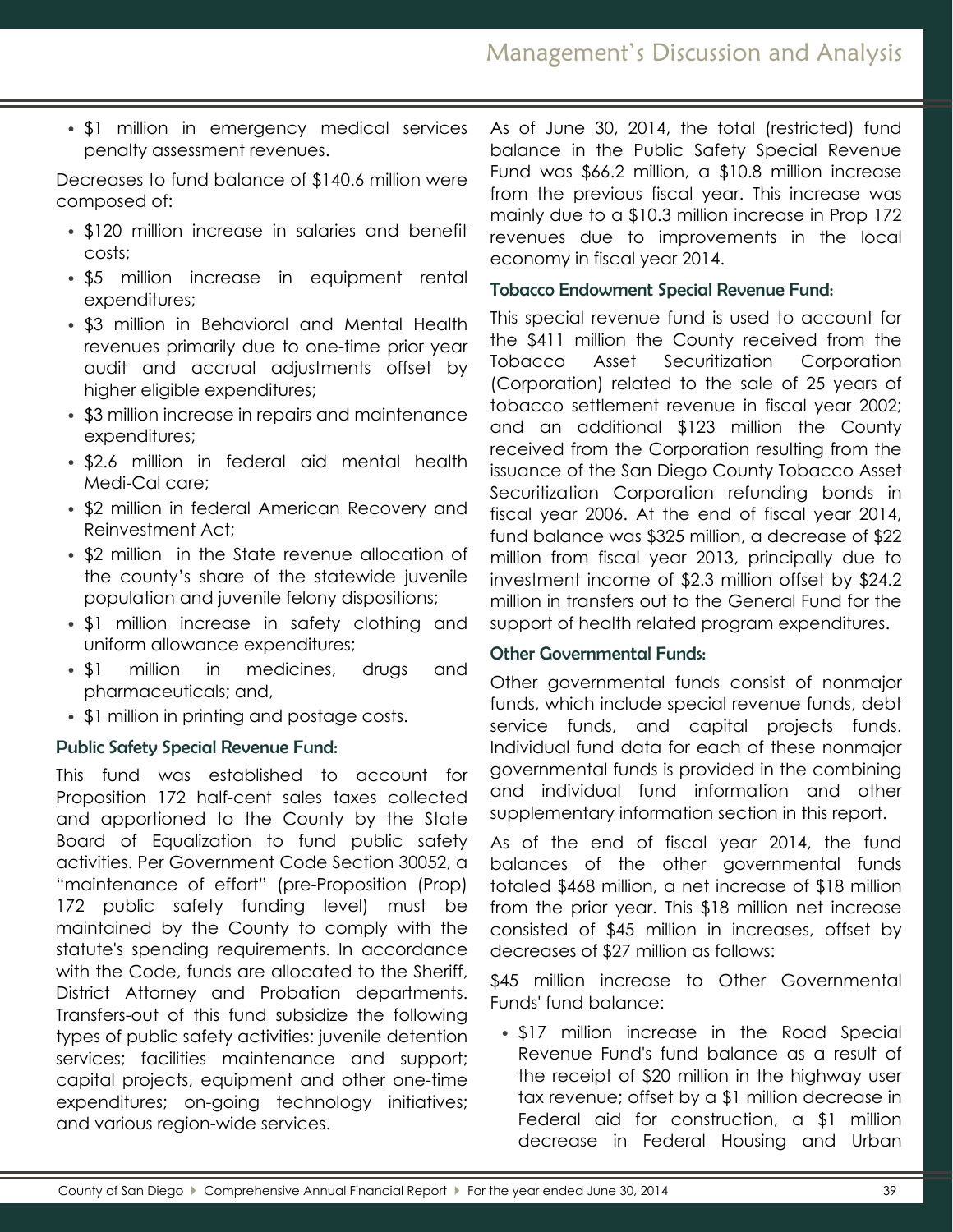Development community development block grants, and a \$1 million decrease in Indian Gaming Special Distribution Fund grants;

- \$10 million increase in the Tobacco Securitization Joint Special Revenue Fund's fund balance primarily resulting from an \$11 million increase in revenue from the sale of an investment contract;
- \$5 million increase in the Inmate Welfare Program Special Revenue Fund's fund balance chiefly due to an increase in profits transferred to this fund from the Jail Store Commissary Enterprise Fund;
- \$4 million increase in the Inactive Wastesites Special Revenue Fund's fund balance due to a \$1 million increase in State aid from reimbursable costs received from a 50% matching grant for the Fallbrook Mitigation Project coupled with a one-time \$9 million transfer from the General Fund for the operation and maintenance of inactive waste sites and burn sites, offset by \$6 million in San Marcos landfill postclosure project expenditures;
- \$3 million increase in the County Library Special Revenue Fund's fund balance resulting from a \$1 million increase in post dissolution redevelopment revenue from Successor Agencies including residual payments, one-time payments, assets sales and pass-through payments, coupled with a \$2 million increase in transfers from the General Fund for library enhancements and additional monies for the Neighborhood Reinvestment Program for Bonita Library and the new Imperial Beach Library;
- \$2 million increase in the Air Pollution Special Revenue Fund's fund balance resulting from a \$9 million decrease in revenue related to State reimbursements for the Air Quality GMERP Heavy Duty Trucks Program (Proposition 1B) offset by a \$10 million decrease in expenditures related to the Air Quality GMERP Heavy Duty Trucks Program (Proposition 1B), coupled with a \$1 million increase in revenue from Air Pollution fine and penalty payments;
- \$2 million increase in the County Service District Special Revenue Funds' fund balance resulting from a \$2 million decrease in operating transfers out to the General Fund for expenditures incurred for the 4S Ranch Artificial Turf and Sweetwater Lane Turf projects;
- \$1 million increase in the Housing Authority Other Special Revenue Fund's fund balance resulting from the incurrence of \$1 million in contracted services expenditures for maintenance, utilities and management fees, coupled with a \$2 million decrease in Federal Aid for Section 8 Housing Choice Vouchers, offset by a \$4 million decrease in Housing assistance payment expenditures due to suspension of the leasing process of new tenants; and,
- \$1 million increase in the Parkland Dedication Special Revenue Fund's fund balance mainly due to an increase in park land dedication fees.

\$27 million decrease to Other Governmental Funds' fund balance:

- \$18 million decrease in the San Diego County Capital Asset Leasing Corporation Capital Projects Fund's fund balance resulting from the incurrence of \$13 million in capital outlay expenditures for the construction of the County Administration Center Waterfront Park Development Project and \$5 million in capital outlay expenditures for the 2012 Cedar and Kettner Development Project;
- \$5 million decrease to the Edgemoor Development Special Revenue Fund's fund balance principally attributable to the decrease in the sale of capital assets; and,
- \$4 million decrease in the Flood Control Special Revenue Fund's fund balance resulting from a \$4 million increase in capital outlay chiefly due to construction costs incurred for the Pepper Wing project which began in fiscal year 2014.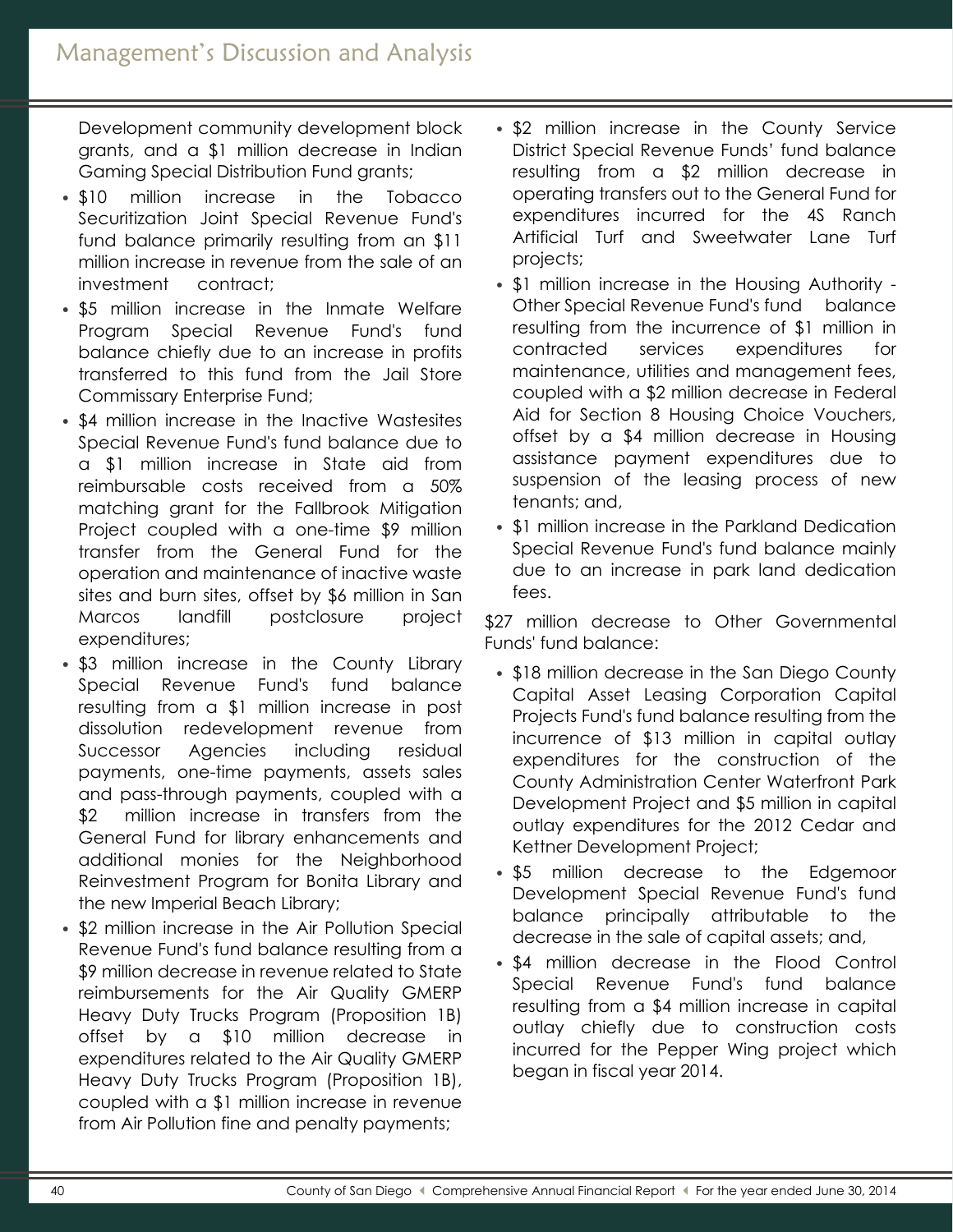## Proprietary Funds

The County's proprietary funds provide the same type of information found in the governmentwide financial statements, but in more detail. The nonmajor enterprise funds and the internal service funds are combined into single, aggregated presentations in the proprietary fund financial statements. Individual proprietary fund data is presented in the combining financial statements/schedules and supplemental information section of this report.

### Enterprise Funds:

See previous discussion above regarding business-type activities.

### Internal Service Funds:

Net positions of the internal services funds (ISF) totaled \$83.7 million, a net decrease of \$19.6 million from the prior year. This \$19.6 million net decrease was partially the result of the reclassification of the Jail Stores Commissary Fund (\$5.9 million) to the Enterprise Funds. The remaining decrease of \$13.7 million consisted of \$5.5 million of increases, offset by decreases of \$19.2 million as follows:

\$5.5 million increases to internal service funds' net positions were comprised of:

- \$2.3 million increase in the Fleet Services Fund chiefly due to an increase of \$900 thousand in operating revenues, a \$500 thousand increase in capital contributions, a \$700 thousand decrease in fuel costs and a \$200 thousand decrease in depreciation;
- \$1.4 million increase in the Road and Communication Equipment Fund primarily due to approximately \$1 million in transfers in from other nonmajor funds coupled with a gain on the disposal of assets of \$400 thousand;
- \$1.3 million increase in the Purchasing Fund consisting of a \$1.5 million decrease in other operating expenses offset by a \$200 thousand increase in contracted services; and,
- \$500 thousand increase in the Facilities Management Fund primarily due to a \$2.6

million increase in charges for services, a decrease of \$800 thousand in grants and an increase of \$1.3 million in repairs and maintenance.

\$19.2 million of decreases to internal service funds' net positions were comprised of:

- \$13 million decrease in Employee Benefits Fund's net position principally due to an \$8 million increase in cash principally attributed to an increase in charges for services along with an increase in total claims and judgments liability for reported and unreported workers' compensation claims of \$21 million as calculated by an actuary for the reporting period ending June 30, 2014;
- \$6 million decrease in the Public Liability Insurance Fund primarily due to a \$6 million increase claims liability as prepared by an actuary for the fiscal year ending June 30, 2014; and,
- \$200 thousand decrease in the Information Technology Fund primarily due to a \$7.0 million increase in charges for services, offset by a \$7.2 million increase in professional and special contracted services.

### Fiduciary Funds

The County maintains fiduciary funds for the assets of the *Pooled Investments-Investment Trust Funds, Private Purpose Trust Fund and the Agency Funds*.

#### Pooled Investments - Investment Trust Funds:

These funds were established for the purpose of reporting pooled investments. The Pooled Investments - Investment Trust Funds' net position totaled \$4.41 billion, an increase of \$370 million, from the previous year. This increase was substantially due to contributions to investments of \$8.23 billion coupled with investment earnings of \$20 million, offset by distributions from investments of \$7.88 billion.

### Private Purpose Trust Fund:

The private purpose trust fund reports the assets, liabilities, and activities of the County of San Diego Successor Agency formed pursuant to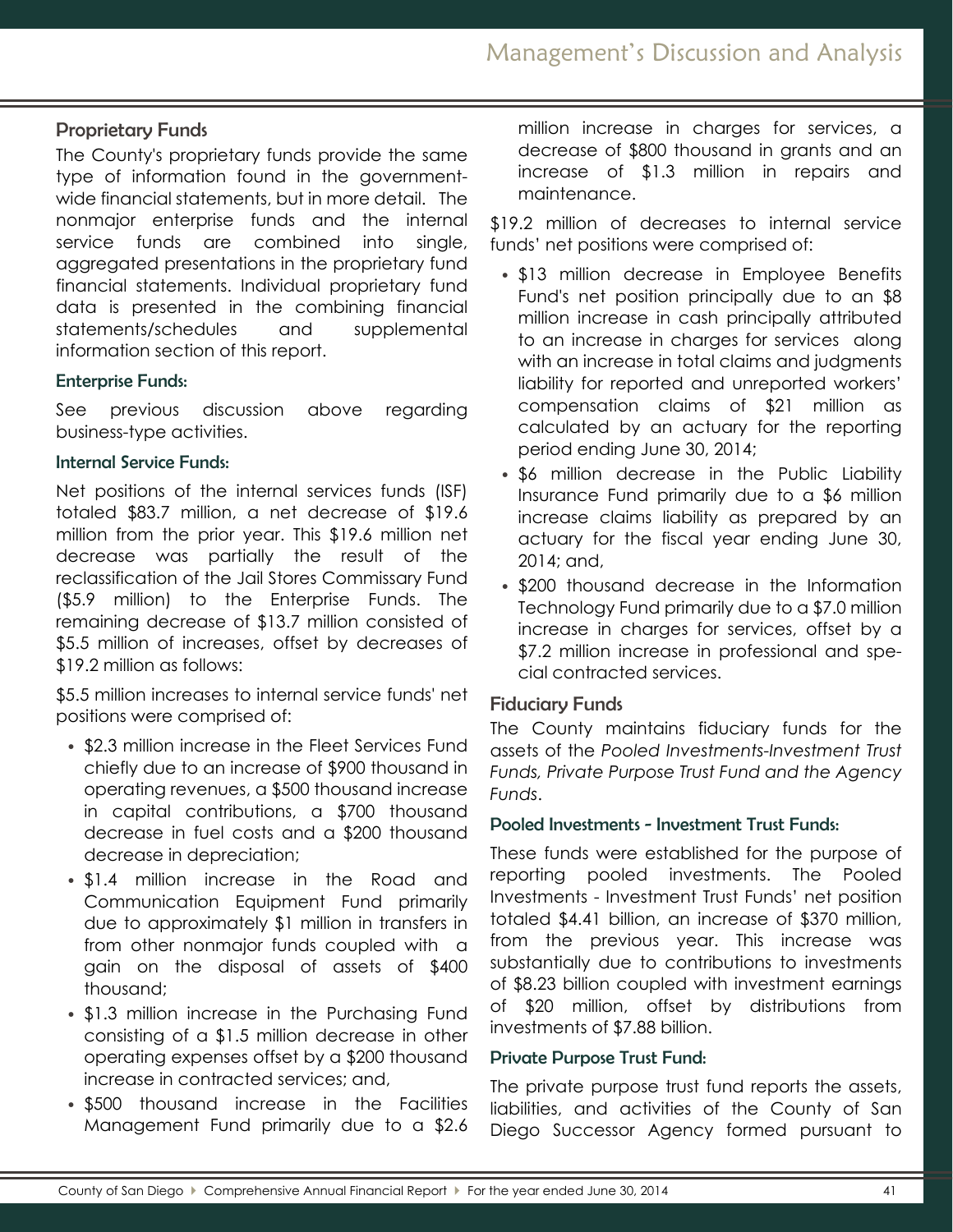# Management's Discussion and Analysis

California Assembly Bill x1 26 on February 1, 2012 upon dissolution of the San Diego County Redevelopment Agency (SDCRA). The County of San Diego Successor Agency Private Purpose Trust Fund's net position had a deficit balance of approximately \$14.8 million at June 30, 2014, an increase of \$200 thousand. This increase was mainly due to \$1.8 million of property taxes - Successor Agency Redevelopment Property Tax Trust Fund distribution; offset by contributions to other agencies and interest charges of approximately \$1.3 million, coupled with a \$300 thousand decrease in deferred charges. This decrease in deferred charges was the result of the fiscal year 2014 implementation of Governmental Accounting Standards Board Statement 65, "Items Previously Reported as Assets and Liabilities" which requires that such costs be expensed in the period incurred.

### Agency Funds:

Agency funds maintain assets held in an agent capacity for other governments, organizations and individuals. These assets do not support the County's programs or services. Any portion of the agency funds' assets held at fiscal year end for other County funds are reported in those funds rather than in the agency funds.

## General Fund Budgetary Highlights

The County's final budget differs from the original budget (see Notes to required supplementary information) in that it contains supplemental appropriations approved during the fiscal year for various programs and projects, as well as transfers of appropriations, budget corrections, re-budgets, and account reclassifications. For the fiscal year ended June 30, 2014, net expenditure appropriations increased by \$72.3 million and appropriations for transfers-out increased by \$7.0 million for a net increase of \$79.3 million.

Appropriation changes of note to the original budget were the following:

- Increases in all Groups resulting from negotiated one-time salary and benefit payments.
- \$10.5 million appropriation increase in the

Health and Human Services Agency for the implementation of the Patient Protection and Affordable Care Act (ACA).

- \$5.3 million appropriation increase in the Registrar of Voters for special elections funded by the City of San Diego and City of Solana Beach.
- \$3.8 million increase in the Sheriff's Department for implementation of the Operation Stonegarden grant.
- \$2.0 million increase in Capital Outlay for the CAC Waterfront Park Development Project.

Actual revenues fell short of the final budgeted amounts by \$78.8 million, while actual expenditures were less than the budgeted amount by \$454.6 million. The combination of the revenue and expenditure shortfalls resulted in a revenue/expenditure operating variance of \$375.8 million. Other financing sources and uses of funds resulted in a net sources versus uses variance from budget of \$272.6 million. These combined amounts resulted in a variance in the net change in fund balance of \$648.4 million.

Highlights of actual expenditures compared to final budgeted amounts are as follows:

### Salaries and Benefits:

The final budget over expenditure variance across all functions in this category was \$54.8 million. A significant portion of these savings were in the Public Safety Group and the Health and Human Services Agency but also in the Land Use and Environment Group, Community Services Group and Finance and General Government Group from lower than budgeted salaries and employee benefit costs due to staff turnover and department management of vacancies.

### Health and Human Services Agency Programs:

Funded by a combination of State, federal, and County revenues, most Health and Human Services Agency programs are carried out in the functional areas of health and sanitation and public assistance, with final budget over expenditure variances of \$67.4 million and \$110.2 million, respectively. Overall, these expenditure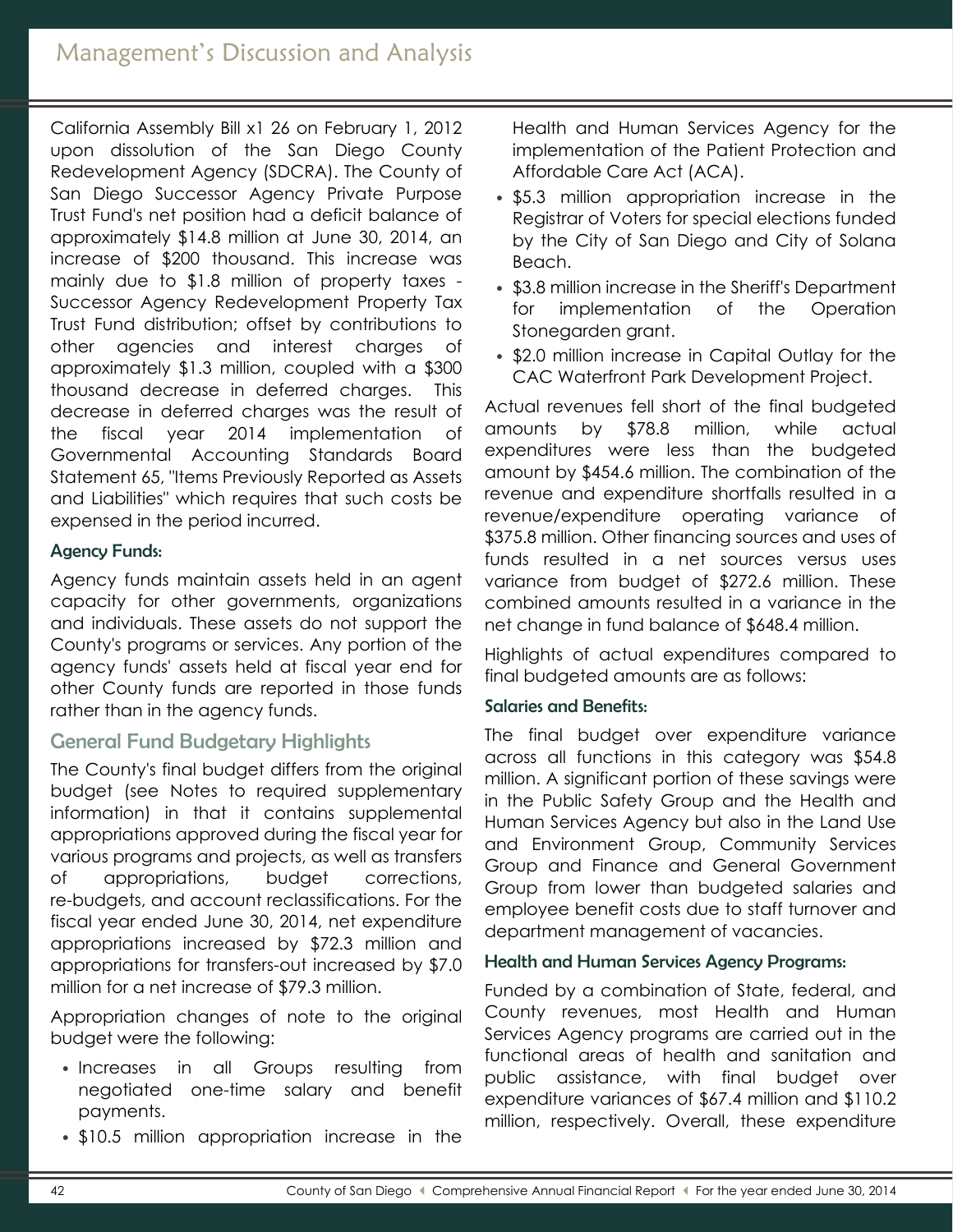variances primarily resulted from a lower demand for services than budgeted levels in the following areas:

- Un-awarded Mental Health Services Act contracts and other unspent service contracts;
- Lower than estimated growth in In-Home Supportive Services Individual Provider costs and in the Community Based Care Transitions Program; and,
- Lower than anticipated caseload levels, growth trends and service utilization.

### Delayed Expenditures:

Many County projects, such as maintenance and information technology, take place over more than one fiscal year. However, at inception they are budgeted at full expected cost, resulting in budgeted over expenditure variances that are rebudgeted in the new fiscal year. Examples of rebudgets include a positive expenditure variance of approximately \$1.85 million for Purchase of Agriculture Conservation Easements (PACE) and \$1.46 million associated with the General Plan Amendment for Property Specific Requests.

### Management and Contingency Appropriations:

The County annually sets up management and contingency appropriations based on both ongoing general purpose revenues and prior years' fund balance for a variety of one-time capital and operating expenditures as well as potential emergencies. Unexpended Management and Contingency Reserve appropriations resulted in budget over actual variances of \$29.4 million and \$15.0 million, respectively. Note that the Management Reserves are included within various functional activities.

## Capital Assets and Commitments

## Capital Assets

At June 30, 2014, the County's capital assets for both governmental and business-type activities were \$3.36 billion and \$173 million, respectively, net of accumulated depreciation/amortization. Investment in capital assets includes land, construction in progress, buildings and improvements, infrastructure (including roads, bridges, flood channels, and traffic signals), equipment, software and easements. Significant increases to capital assets in fiscal year 2014 included:

### Governmental Activities:

- \$98.5 million towards construction of the Las Colinas Detention and Reentry Facility in Santee. Total project costs are estimated at \$303.6 million.
- \$30.1 million towards the construction of the East Mesa Detention Facility. Total project costs are estimated at \$38.8 million.
- \$28.9 million towards construction of the County Administration Center Waterfront Park. Total project costs are estimated at \$49.4 million.
- \$27.5 million towards the construction and improvement of County maintained roads, bridges and other road related infrastructure.
- \$25.8 million towards acquisition of equipment.
- \$20.2 million towards the construction of the Registrar of Voters Building. Total project costs are estimated at \$74.1 million.
- \$18 million in infrastructure donated by developers.
- \$10.5 million towards development of various software applications.
- \$8.1 million towards various land acquisitions.
- \$8.1 million towards improvements of various capital projects.
- \$7 million towards the construction of the County Operations Center Phase 1B. Total project costs are estimated at \$113 million.
- \$5.2 million towards the construction of the Rancho San Diego Sheriff Station. Total project costs are estimated at \$15.4 million.
- \$5 million towards construction of the parking garage at Cedar and Kettner. Total project costs are estimated at \$36.1 million.
- \$3.1 million in donated structures.
- \$2.6 million towards construction of the Pine Valley Sheriff's Substation. Total project costs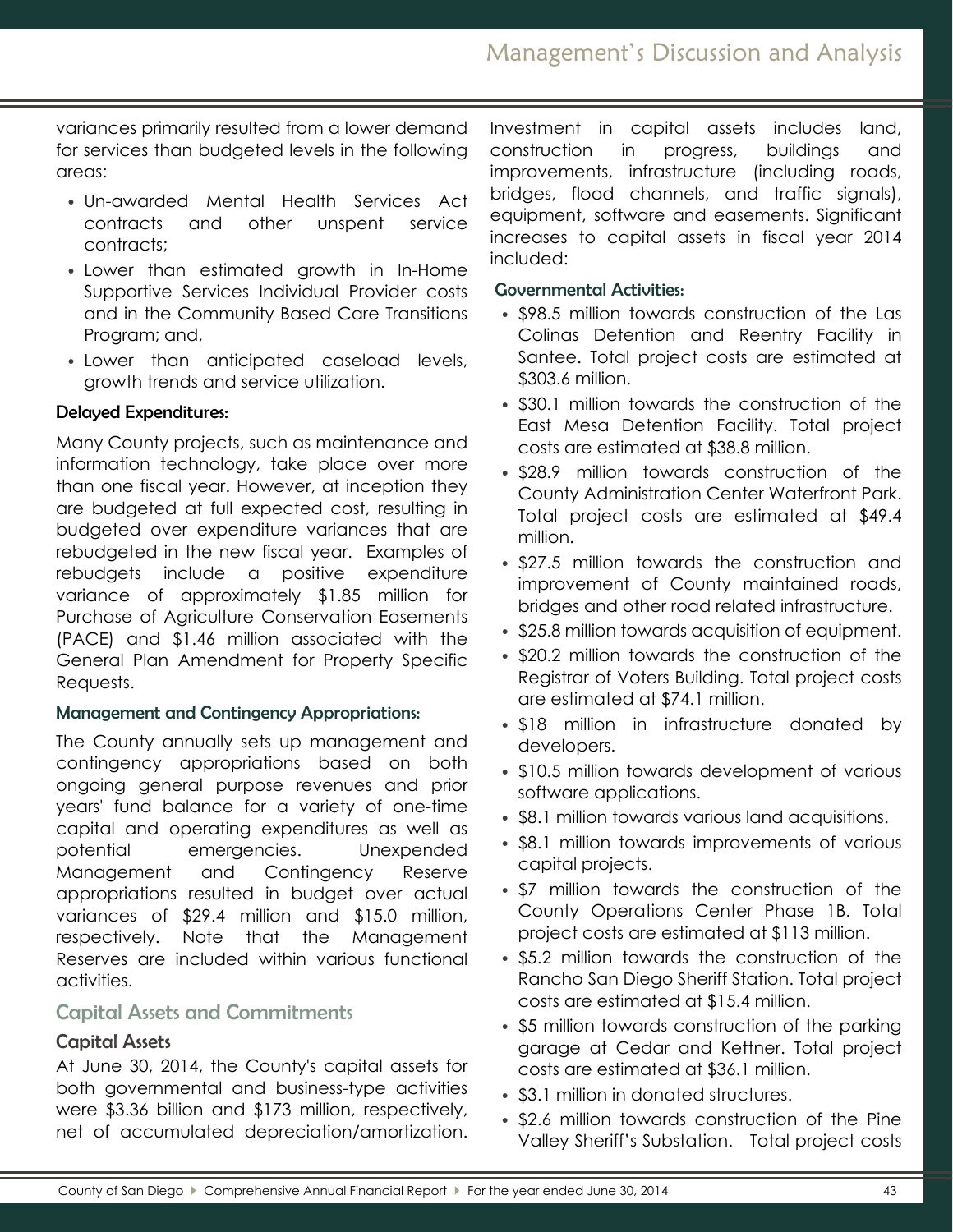are estimated at \$3.7 million.

### Business-type Activities:

- \$2.4 million towards improvements at the Jamacha pump station.
- \$2.1 million towards improvements of sewer pipelines.
- \$1.9 million towards improvements at Borrego Airport runway.
- \$1.4 million towards construction of an access road at Gillespie Field Airport.

For the government-wide governmental activities financial statement presentation, depreciable capital assets are depreciated from the acquisition date to the end of the current fiscal year. Governmental funds financial statements record capital asset purchases as expenditures.

### Capital Commitments

As of June 30, 2014, capital commitments included the following:

### Governmental Activities:

• \$166 million for the construction of: Women's Detention Facility, parking garage at Cedar & Kettner, East Mesa Detention Facility, Registrar of Voters Building, Boulevard Fire Station, San Vicente Road, Regional Communications System, Conventional Radio System, development of the Integrated Property Tax System and development of Re-entry Case Management System.

#### Business-type Activities:

• \$2.8 million for improvements at various Airports and Sanitation District sewers.

(Please refer to Note 7 in the notes to the financial statements for more details concerning capital assets and capital commitments.)

### Long-Term Liabilities

### Governmental Activities:

At June 30, 2014, the County's governmental activities had outstanding long-term liabilities of \$1.99 billion.

Of this amount, approximately \$1.69 billion pertained to long-term debt outstanding. Principal debt issuances included: \$732 million in taxable pension obligation bonds; \$564 million in Tobacco Settlement Asset-Backed Bonds; \$384 million in certificates of participation (COPs) and lease revenue bonds (LRBs); and, \$5 million in loans.

Other long-term liabilities included: \$185 million in claims and judgments; \$98 million in compensated absences; \$19 million for landfill postclosure costs; \$4 million in pollution remediation; and, \$119 thousand in capital leases.

During fiscal year 2014, the County's total principal amount of COPs and lease revenue bonds, other bonds, and loans for governmental activities decreased by \$54.510 million.

The \$54.510 million decrease was due to the following increases and decreases:

Increases to debt were \$12.892 million and included:

- \$5.257 million of principal was accreted (added) to the outstanding Tobacco Settlement Asset-Backed Bonds' Capital Appreciation Bonds principal;
- \$1.575 million of principal was accreted (added) to the outstanding Taxable Pension Obligation Bonds' principal balances outstanding;
- \$4.828 million due to the effects of unamortized issuance premiums, unamortized issuance discounts, and the reclassification of the unamortized deferred amounts on refundings to deferred outflows of resources (unamortized loss on refunding of long-term debt) attributable to the fiscal year 2014 implementation of Governmental Accounting Standards Board Statement No. 65, *"Items Previously Reported as Assets and Liabilities"*; and,
- \$1.232 million of San Diego Gas and Electric On-bill Financing loans.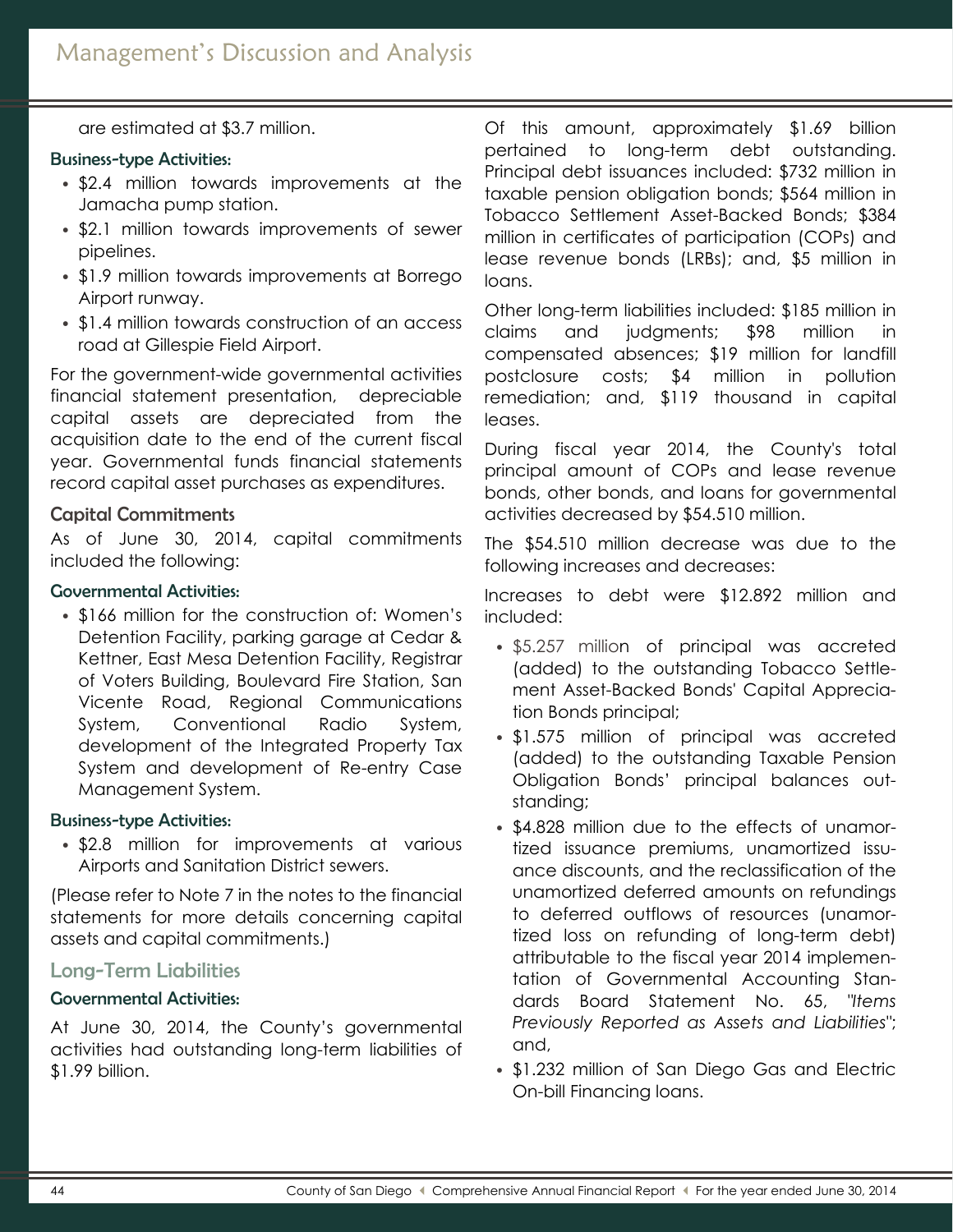Decreases to debt were due to \$67.402 million in debt service payments.

### Business-type Activities:

Long-term liabilities for business-type activities totaled \$1.204 million and consisted of \$766 thousand for capital loans and \$438 thousand for compensated absences.

Long-term liabilities for business-type activities decreased by \$266 thousand. This was due to a combination of \$280 thousand in debt service payments on capital loans and a net increase of \$14 thousand in compensated absences.

(Please refer to Notes 14 through 16 in the notes to the financial statements for more details concerning long-term debt; changes in long-term liabilities; and funds used to liquidate liabilities.)

## Credit Ratings

The County's issuer and credit ratings on its bonded program are as follows:

### Table 3

## **Credit Ratings**

|                                                                                                                                      | Moody's   | Standard &<br>Poor's | Fitch      |
|--------------------------------------------------------------------------------------------------------------------------------------|-----------|----------------------|------------|
| <b>Issuer Rating</b>                                                                                                                 | Aal       | <b>AAA</b>           | <b>AAA</b> |
| Certificates of<br><b>Participation San Diego</b><br><b>County Capital Asset</b><br><b>Leasing Corporation</b><br>(SANCAL)           | $Ad$ 3    | $AA+$                | $AA+$      |
| Certificates of<br>Participation San Diego<br>Regional Building<br>Authority (SDRBA)<br>Metropolitan Transit<br><b>System Towers</b> | Aa3       | $AA+$                | $AA+$      |
| Lease Revenue Bonds<br><b>SDRBA County Operations</b><br>Center 1A                                                                   | $Ad$ 3    | $AA+$                | $AA+$      |
| Refunding Lease Revenue<br><b>Bonds SDRBA San Miguel</b>                                                                             | A2        | AA+                  | not rated  |
| <b>Pension Obligation Bonds</b>                                                                                                      | $Ad$ 3    | $AA+$                | $AA+$      |
| <b>Tobacco Settlement</b><br>Assets-Backed Bonds -<br>Series 2006A1 (Senior)                                                         | Ba3       | <b>BBB</b>           | not rated  |
| <b>Tobacco Settlement</b><br><b>Asset-Backed Bonds -</b><br>Series 2006A2 (Senior)                                                   | <b>B2</b> | $BB+$                | not rated  |
| Tobacco Settlement<br>Asset-Backed Bonds -<br>Series 2006A3 (Senior)                                                                 | <b>B2</b> | B+                   | not rated  |
| <b>Tobacco Settlement</b><br><b>Asset-Backed Bonds -</b><br>Series 2006B (First<br>Subordinate)                                      | not rated | CCC+                 | not rated  |
| <b>Tobacco Settlement</b>                                                                                                            |           |                      |            |
| Asset-Backed Bonds -<br>Series 2006C (Second<br>Subordinate)                                                                         | not rated | CCC                  | not rated  |
| <b>Tobacco Settlement</b><br><b>Asset-Backed Bonds -</b><br>Series 2006D (Third<br>Subordinate)                                      | not rated | CCC                  | not rated  |
| San Diego County<br>Redevelopment Agency<br>Bonds                                                                                    | not rated | not rated            | not rated  |

The County's ratings, assigned by three of the major rating agencies, Moody's Investors Service (Moody's), Standard and Poor's Ratings Services (Standard & Poor's), and Fitch Ratings (Fitch), remained the same through Fiscal Year 2014.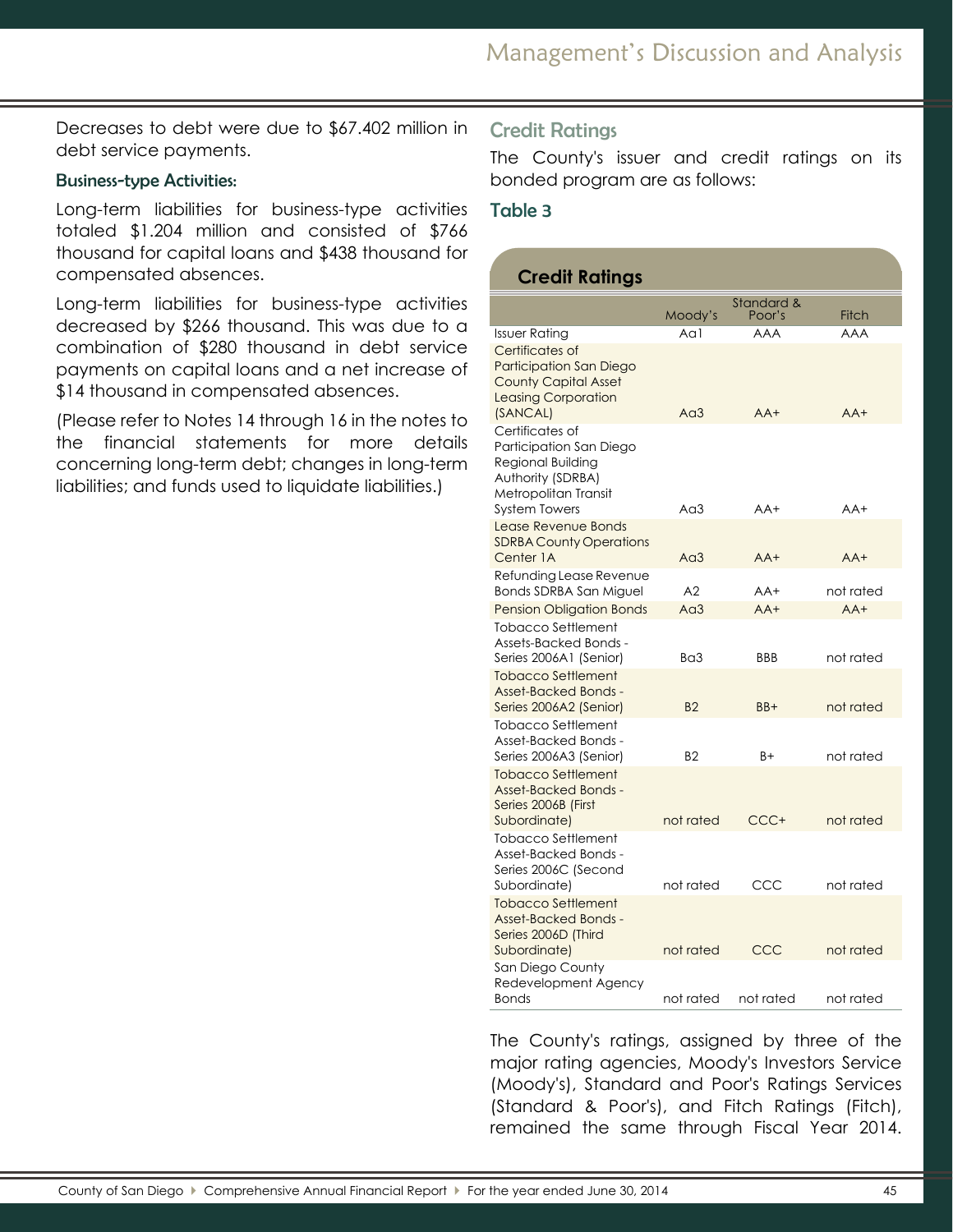Effective August, 2014, the County of San Diego's Issuer Rating was upgraded to a triple A from Aa1 by Moody's, which also then performed the attendant upgrade on the County's individual financings from Aa3 to Aa2. The County now holds triple A Issuer Ratings from Moody's, Standard & Poor's, and Fitch. All three rating agencies noted the County's strong financial management, which effects a very strong fiscal position, and large and diverse tax base, which bolsters the County's strong economy.

# Economic Factors and Next Year's Budget and Rates

- The fiscal year 2015 General Fund adopted budget utilizes as funding sources for one-time expenditures \$168.1 million out of \$713.045 million in unassigned fund balance and \$1.4 million out of \$492.175 million committed fund balance.
- The fiscal year 2015 General Fund adopted budget contains total appropriations of \$3.86 billion. This is an increase of \$10.6 million or 0.3% from the fiscal year 2014 General Fund adopted budget. Although there are indicators that the economy is recovering from the great recession, a number of risk factors continue to be tracked closely: employment growth, continued recovery in the housing market, and the effect of the Affordable Care Act implementation.
- The U.S. economy's revised Gross Domestic Product (GDP) for 2013 increased by 1.9% compared to 2.8% increase for 2012. The Federal Open Market Committee met on July 29 - 30, 2014 and according to the minutes of the meeting, real GDP projection would expand at a faster pace in the second half of the year and over the next two years than 2013. The contributing factors to the acceleration include: further anticipated waning of the restraint on spending growth from fiscal policy changes; continued improvement in credit availability; increases in consumer and business confidence; and, a pickup in foreign economic growth. Staff viewed the second quarter rebound in GDP

and the ongoing improvement in labor market conditions as supporting their expectations for continued moderate expansion of the economy. According to Moody's Analytics, economic recovery has kicked into higher gear mainly due to the wind-down of fiscal austerity as situations are improving especially among state and local governments. Private companies are growing, as evidenced by additional jobs. Jobs are being added fast enough to eliminate slack in the labor market, estimated at 1.5% to 2.0%, by late 2016. (Source: Moody's Analytics: U.S. Macro Outlook: Back in Stride, August 5, 2014). However, the June 2014 UCLA Anderson Forecast indicated that these are not signs of recovery but rather they are normal growth. UCLA forecasted real GDP to grow 3.6% in the second quarter with a 3% economy that gets a little healthier in 2016. They project that unemployment would continue to trend downward to 5.4% in 2016.

• California's economy continues to recover from the impact of the recession. California is on a more solid footing and is back on track to reclaim its status as the Golden State according to The Kyser Center for Economic Research. The recovery is accelerating in just about every part of the State. Despite the recovery being slow, more people are finding jobs, there is improvement in housing and the State budget situation is improving. In 2013, California had regained about 70% of jobs lost during the recession. The steep decline of the California economy during the recession was worsened by the fiscal challenges that began well before the downturn. Although the recovery continues to be very slow, the unemployment rate is falling, more people are finding jobs, the housing market is improving and for the first time in years, budget surpluses are in sight. (Source: Los Angeles County Economic Development Corporation, The Kyser Center for Economic Research: 2014- 2015 Economic Forecast and Industry Outlook, February 2014). The State unemployment rate continued to improve and fell modestly from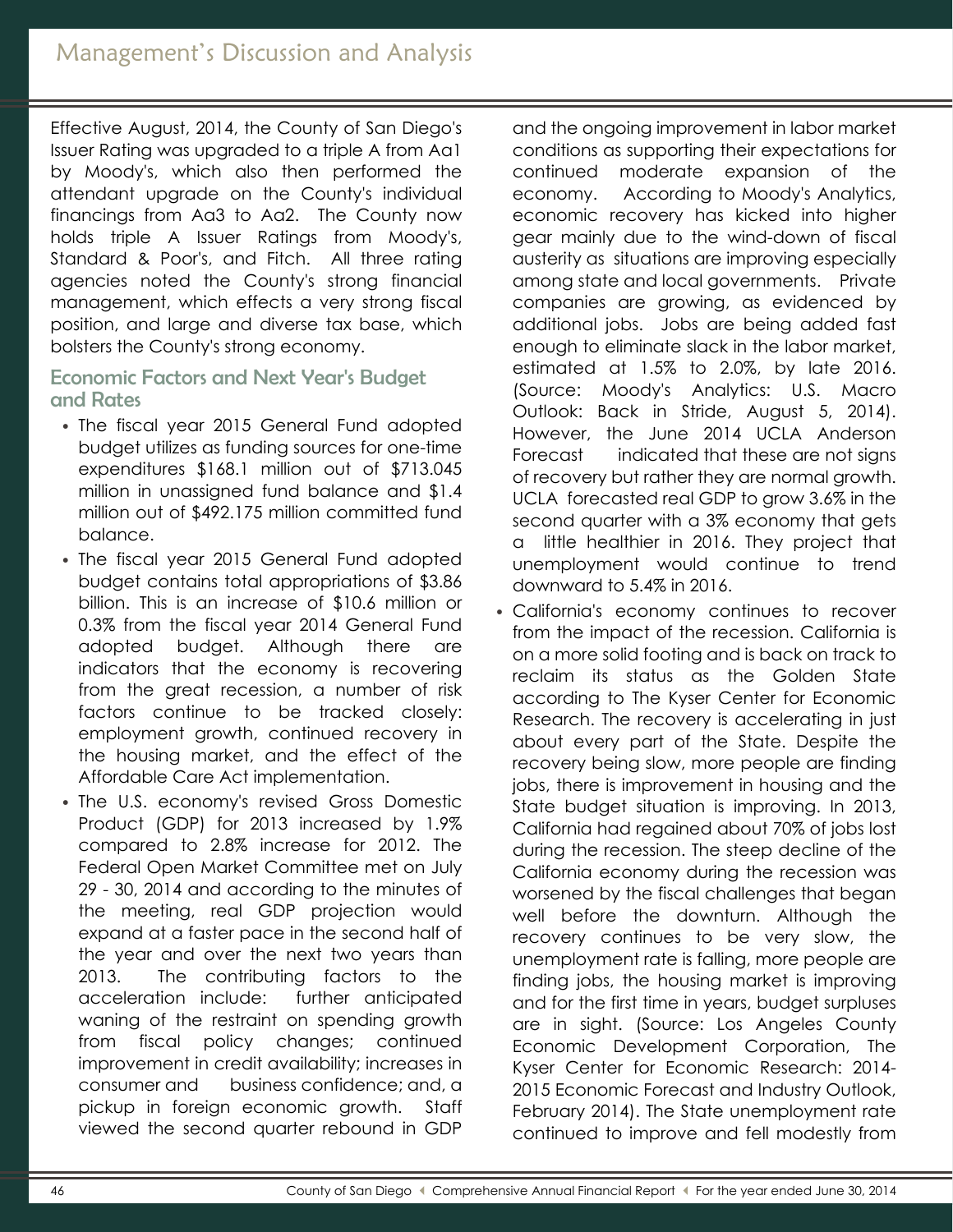10.5% in 2012 to 8.9% in calendar year 2013. (Source: California Employment Development Department, News Release, August 15, 2014). In 2009, real personal income declined 3.7%, but since that time real personal income grew by 1.5% in 2010 and is forecasted to grow by 1.3% in 2013. Taxable sales are estimated to grow by 3.7% in 2013 and by 2.7% in 2014. The June 2014 UCLA Anderson Forecast anticipates total employment growth (payroll, farm and self-employed) of 1.8%; and 2.4% and 2.1% for 2015 and 2016 respectively. Non-farm payroll employment will grow similarly, at 2.1%, 2.3% and 2.1% for the three forecast years. Real personal income growth is forecast to be 3.1% in 2014. Unemployment will decline through 2014, averaging approximately 7.7% for this year. In 2015 the unemployment rate is expected to drop to 6.8% on average, a percent higher than the U.S. forecast, and then to 5.9% in 2016.

• San Diego's economic outlook continues to be moderately positive. The region's economic stability is based on federal spending, innovation clusters, tourism and real estate. Government operations account for 18% of the region's GDP. Since the end of the Cold War, the military's presence has diminished but remains an important driver of the region's economy. San Diego is a thriving hub for the technology-oriented industries and an important manufacturing center as well as a popular travel destination. The quality of life attracts a well-educated, talented workforce and well-off retirees which contribute to a positive outlook in consumer spending. An indicator of economic health is county taxable sales. Taxable sales began to decline overall in the county in 2007 through 2009 and improved in 2010 and 2011. 2012 has shown continued improvement although not as great as 2011. Moderate growth in taxable sales is expected to continue in 2013 and 2014 in the region. San Diego's median household income has remained relatively flat in recent years, after declines in 2009 through 2010 due to high unemployment and constrained consumer spending. There was a slight increase in 2011 then a slight decrease in 2012. Median household income for 2013 is estimated to be 0.6% lower than 2012.

• The state of the economy plays a significant role in the County's ability to fund and provide many of the services that county residents have come to expect. The real estate market which impacts the County's general purpose revenue (GPR) is expected to show moderate improvement in June 2013 compared to June 2012. GPR is relied upon to fund local discretionary services, as well as to fund the County's share of costs for services that are provided in partnership with the State and federal government.

As discussed below, the County's GPR is projected to increase by 5.7% (with budgeted revenue of \$1.03 billion in fiscal year 2015 compared to \$978.0 million budgeted in fiscal year 2014).

- The largest source of general purpose revenue is property taxes (\$563.6 million budgeted in fiscal year 2015), representing 54.5% of the total. In 2015, property taxes are expected to increase by \$40.0 million, or 7.6%, from 2014. The budgeted property tax revenue factors in the current commercial and residential real estate conditions as evidenced by the improving level of building permits; improving median price of homes; the relatively low level of foreclosures; and, the improvement in total deeds recorded. Current property tax revenue consists of four components: current secured property taxes, current supplemental property taxes, current unsecured property taxes and current unsecured supplemental property taxes.
- The budgeted amount of current secured property tax revenue (\$543.9 million) assumes a net local assessed secured property value increase of 4.0% from the actual local assessed secured property value figure for 2014, and makes certain assumptions regarding the County's share of countywide property tax revenues, the delinquency rate, and the amount of tax roll corrections and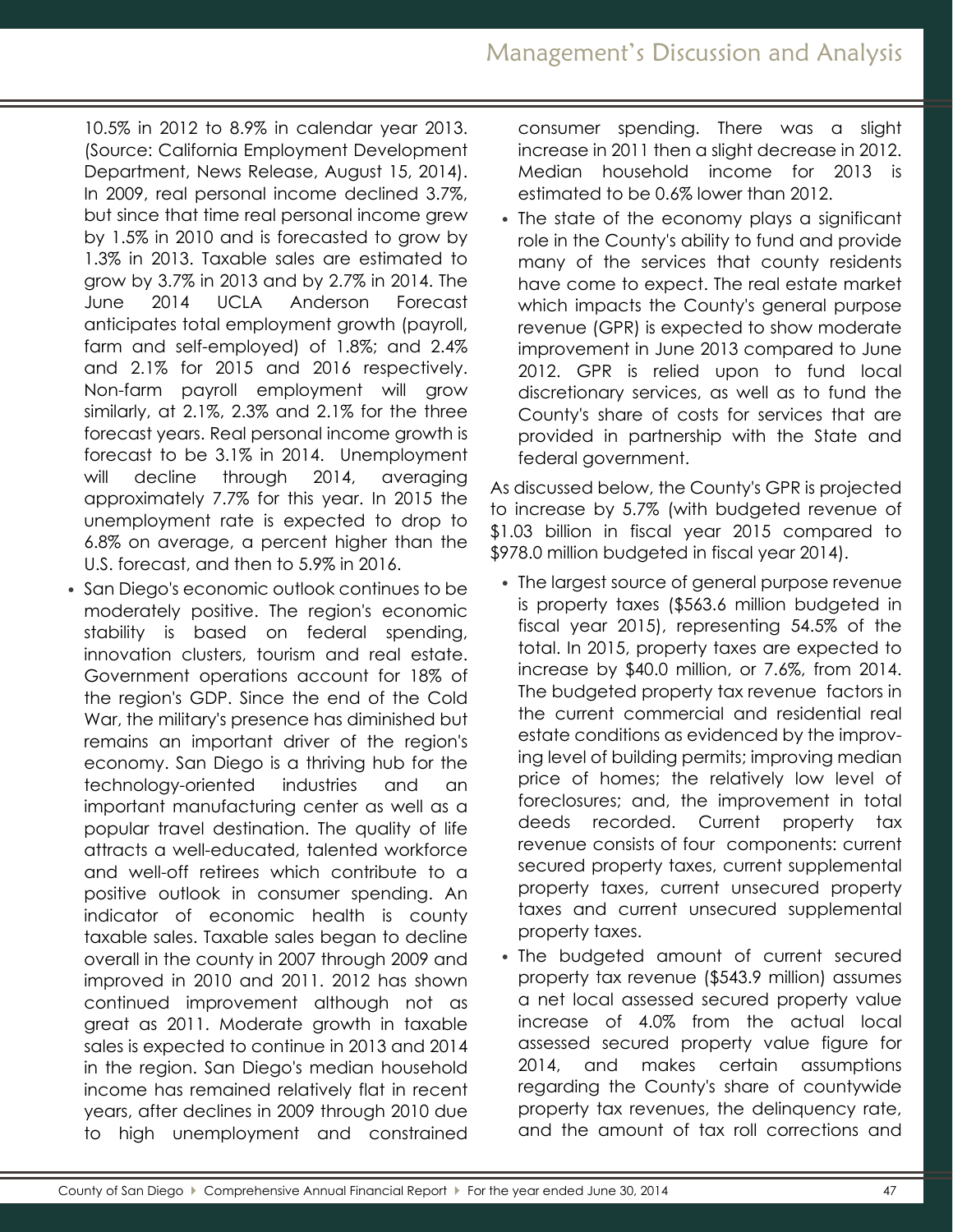refunds on prior year assessments. In fiscal year 2016, the projected amount of revenues from current secured property taxes assumes a 3.0% increase in local assessed secured property values.

- Current supplemental property tax revenue (\$2.5 million budgeted in fiscal year 2015) is derived from net increases to the tax roll from either new construction or changes in ownership that occur subsequent to the January 1 lien date and are, therefore, more difficult to predict. The slowdown in new construction and the decline in real estate prices have been acutely felt in supplemental property tax revenues. In many change of ownership transactions, instead of a property owner being billed for an additional amount of property tax because the value of the property after the transaction is higher than the value as of the lien date, the property owner receives a refund because the value is lower than it was on the lien date. In fiscal year 2006, supplemental refunds countywide totaled \$4.0 million. They began increasing in fiscal year 2007 to \$6.2 million until it reached \$38.3 million in fiscal year 2009. In fiscal year 2010, supplemental refunds decreased to \$21.6 million then to \$15.3 million in fiscal year 2011. In fiscal year 2012, they increased to \$18.3 million and went back down to \$13.9 million in fiscal year 2013. They are anticipated to continue to decline gradually over time as residential and commercial assessed values improve.
- Current unsecured property tax revenue (\$17.1 million budgeted in fiscal year 2015), increased slightly from fiscal year 2013. Based on trends and most up-to-date information, projection is relatively flat for the next two fiscal years.
- Current unsecured supplemental property tax revenue (\$0.1 million budgeted in fiscal year 2015) remains unchanged from fiscal year 2014. It is derived from supplemental bills that are transferred to the unsecured roll when a change of ownership occurs and a tax payment is due from the prior owner. Or, there

may be a subsequent change in ownership following the initial change in ownership which occurs prior to the mailing of the initial supplemental tax bill. Historically, this revenue category has not been budgeted because the actual amount of revenue received has been low.

- Property tax in lieu of vehicle license fees (VLF) comprises 31.6% (an estimated \$326.3 million) of budgeted general purpose revenue in fiscal year 2015. This revenue source was established by the State in fiscal year 2005 to replace the previous distribution of vehicle license fees to local governments. The annual change in this revenue source is based on the growth or decline in the net taxable unsecured and local secured assessed value. A 4% increase is projected in the combined taxable unsecured and local secured assessed value in fiscal year 2015 which is \$19.8 million higher than budgeted for fiscal year 2014.
- Teeter revenue represents 1.8% (an estimated \$19.1 million) of budgeted general purpose revenue. In fiscal year 1994, the County adopted the alternative method of secured property tax apportionment available under Chapter 3, Part 8, Division 1, of the Revenue and Taxation Code of the State of California (also known as the "Teeter Plan"). Under this plan, the County advances funds to participating entities to cover the unpaid (delinquent) taxes (the "Teetered Taxes"). The County's General Fund benefits from this plan by being entitled to future collections of penalties and interest that are also due once the delinquent taxes are paid. A legal requirement of the Teeter Plan requires the County to maintain a tax loss reserve fund to cover losses that may occur if delinquent taxes are not paid and the property goes into default and is sold for less than the outstanding taxes and assessments. Throughout the year, all interest and penalties collected on Teetered secured and supplemental property taxes are first deposited into the Teeter Tax Loss Reserve Fund. Any excess amounts above 25% of the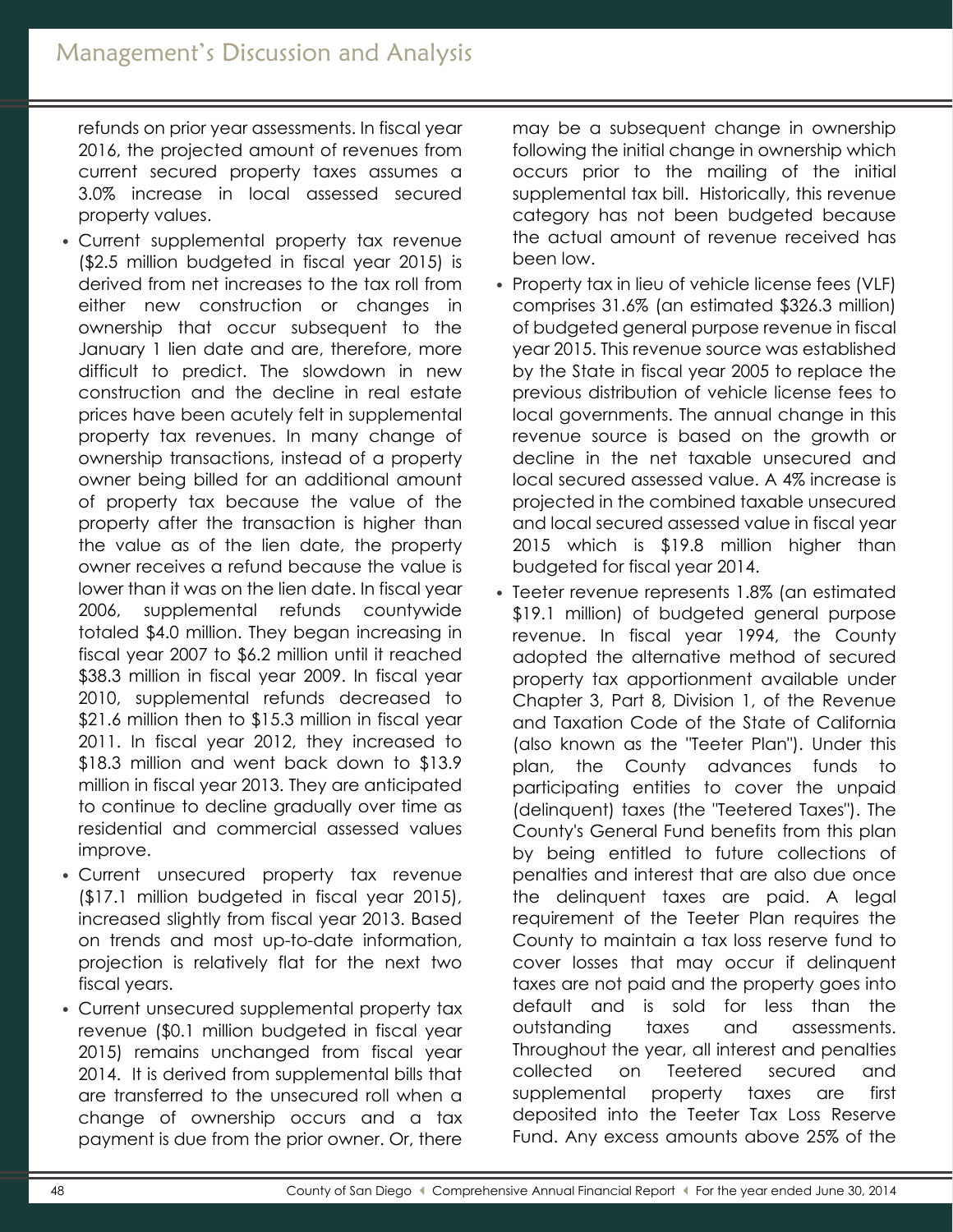total delinquent secured taxes and assessments may be transferred to the General Fund. For fiscal year 2015, collections from previous years' receivables are budgeted to decrease by \$2.8 million based on the size of the outstanding annual receivables, anticipated collection trends and market conditions. In fiscal year 2015, excess amounts from the Teeter Tax Loss Reserve Fund are budgeted to decrease from \$15.1 million in the fiscal year 2014 budget to \$13.1 million due to the size of the outstanding annual receivables and market conditions. Excess amounts from the Teeter Tax Loss Reserve Fund are projected at \$13.1 million in fiscal year 2016.

• Sales and use tax revenue and in lieu local sales and use tax (\$24.4 million in fiscal year 2015) represents about 2.4% of budgeted general purpose revenue. These revenues are derived from taxable sales by retailers who sell or rent tangible personal property in unincorporated areas of the county or from use taxes from consumers who purchase tangible personal property from out of state. Use taxes are also imposed on the storage, use, lease or other consumption of tangible personal property at any time a sales tax has not been paid by the retailer. The growth in this funding source is generally impacted by population growth, new retail business formation and consumer spending trends. The in lieu local sales and use tax revenue replaces regular sales and use tax revenue with monies transferred from the Educational Revenue Augmentation Fund (ERAF) under the provisions of AB7 X1, one of the 2004 State budget bills. This legislation enabled the State to redirect one-quarter cent of the local sales and use tax to the state to repay up to \$15 billion in bonds authorized by Proposition 57 (March 2004) to help the State refinance its past debt. In turn, the redirected local sales and use tax revenues are replaced on a dollar-for-dollar basis with countywide property tax revenues shifted back from the ERAF. This funding mechanism is known as the

"triple flip."

- Sales and Use Tax revenue in the county had been growing moderately through fiscal year 2008 in concert with population growth and new retail business formation in the unincorporated areas of the county. The recent recession, housing market declines and unemployment trends negatively impacted taxable sales at the Statewide, Southern California and San Diego regional levels. Sales and Use Tax revenue began to improve in calendar years 2010 and 2011 and increased very slightly in 2012. Fiscal year 2014 Sales and Use Tax revenue is projected to decrease by \$0.2 million or 1.1% compared to budget and \$0.5 million or 2.8% compared to fiscal year 2013 actuals. For fiscal year 2015, the amount is budgeted to increase by \$0.5 million or 2.1% above the fiscal year 2014 Adopted Operational Plan. Sales and Use Tax revenue growth in fiscal year 2016 is anticipated to be \$0.7 million or 3.0% over fiscal year 2015.
- Intergovernmental revenue (\$40.9 million budgeted in fiscal year 2015) is approximately 4.0% of the total GPR in fiscal year 2015 and represents funding the County receives from various intergovernmental sources including Redevelopment Successor Agencies, the City of San Diego (pursuant to a Memorandum Of Understanding related to the County's Central Jail), the federal government (Payments in Lieu of Taxes (PILT) for tax-exempt federal lands administered by the Bureau of Land Management, the National Park Service, and the U.S. Fish and Wildlife Service), and the State of California (reimbursement to the County for the Homeowner's Property Tax Relief (HOPTR) program). The largest portion of this funding is from redevelopment successor agencies. Redevelopment agencies were dissolved by the California legislature in ABx1 26 on June 28, 2011. The California Supreme Court upheld the constitutionality of the dissolution on December 29, 2011. The Court extended the date of dissolution to February 1, 2012. Based on Section 34183 of the Health and Safety Code, the county auditor-